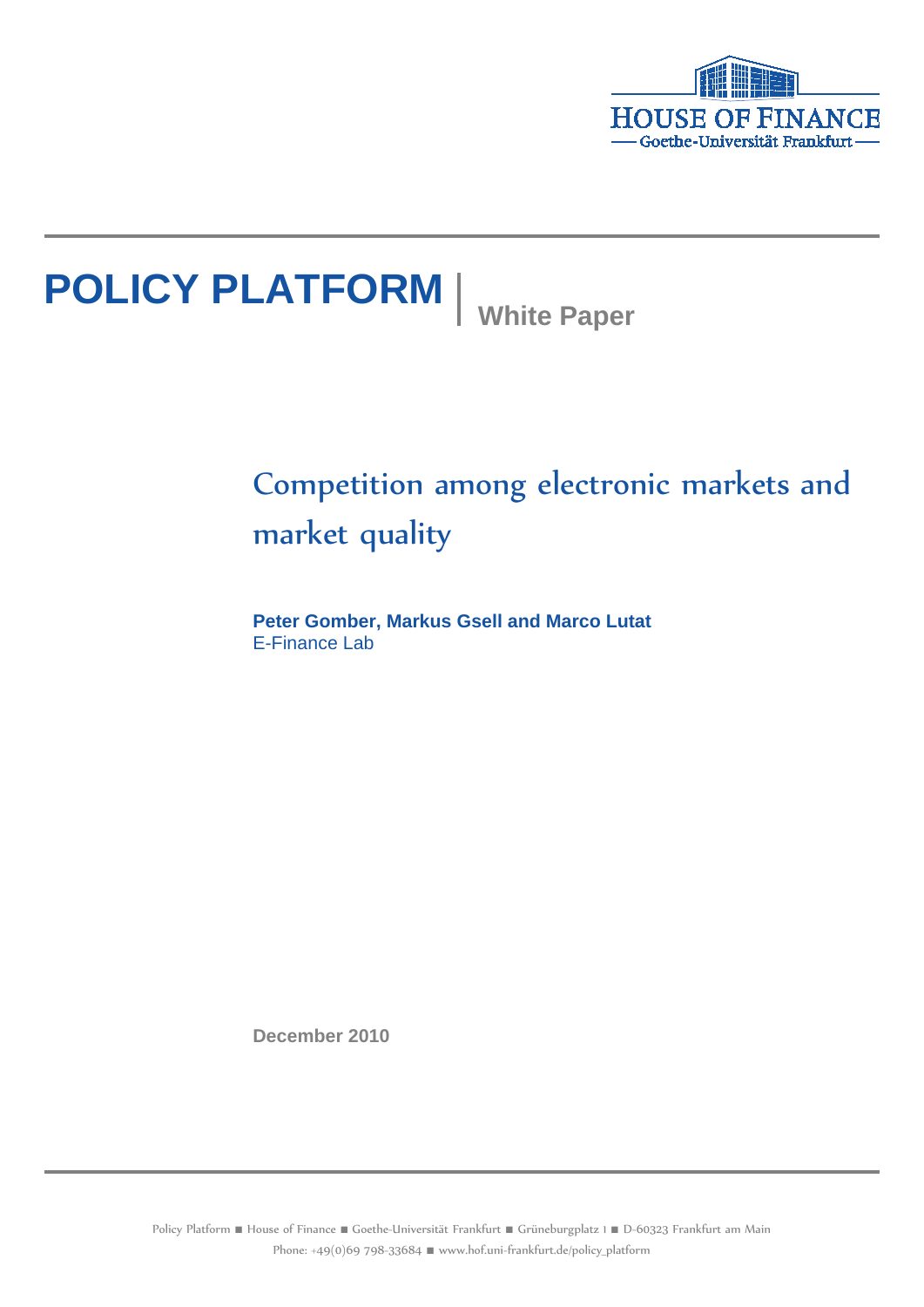



at the HOUSE OF FINANCE

**<sup>e</sup>***Finance* 

# **DISCUSSION PAPERS**

## **Competition among electronic markets and market quality**

Peter Gomber, Markus Gsell, Marco Lutat

Discussion Paper 01/2011

In (forthcoming): Proceedings of the 2011 Eastern Finance Association (EFA) Annual Meetings; Savannah, GA, USA

> **Chair of Business Administration, especially e-Finance Prof. Dr. Peter Gomber**

Campus Westend • RuW P.O. Box 69 • D-60629 Frankfurt am Main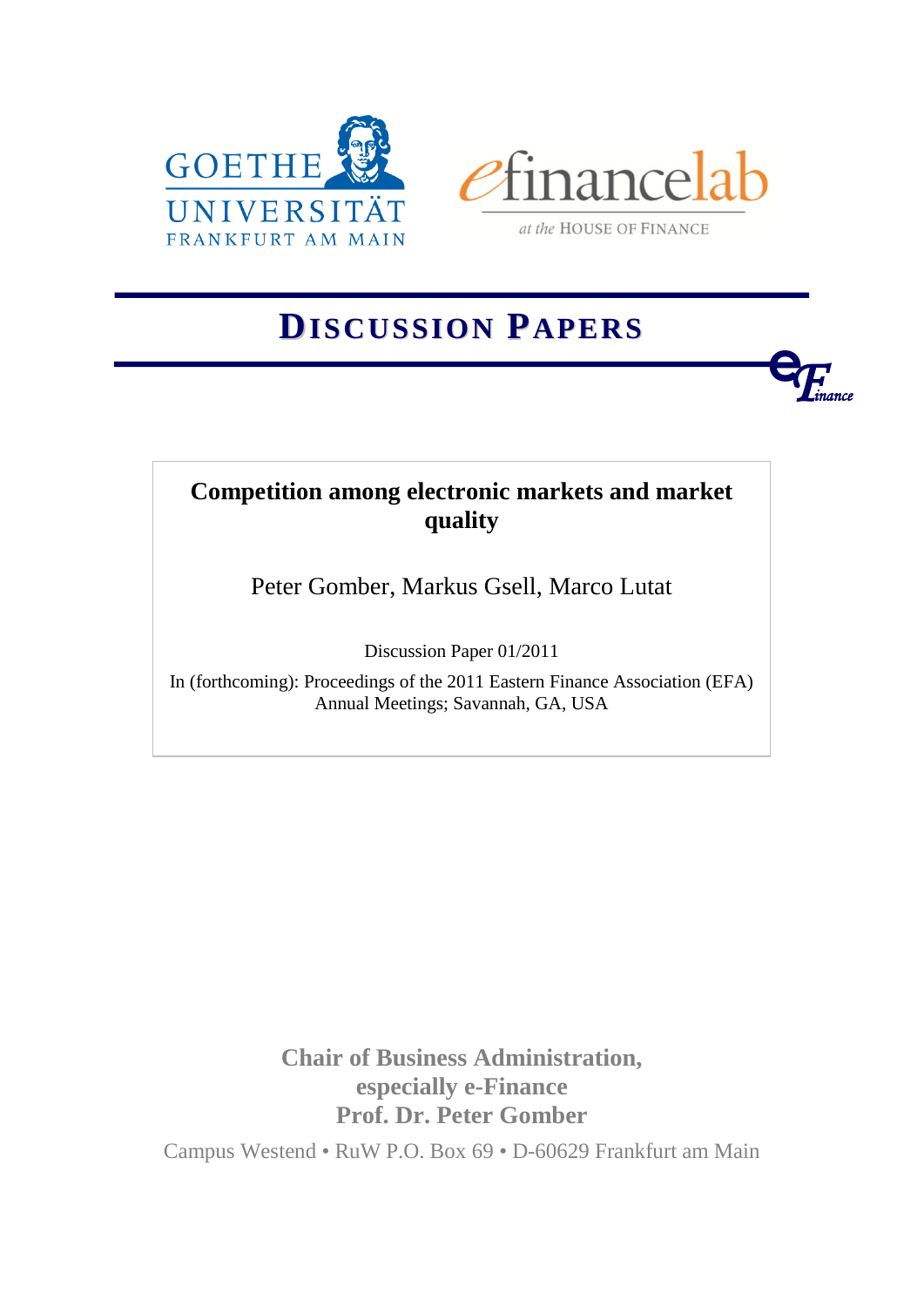# **Competition among electronic** markets and market quality

#### *Abstract*

*With the Markets in Financial Instruments Directive (MiFID) in effect, new electronic markets emerged in European equities trading. We address the impact of market fragmentation on stock liquidity by examining samples of stocks before and after the introduction of MiFID. Panel regressions indicate a contrary development of liquidity for stocks with high competition among trading venues and stocks with a low level of competition. For the former, we find a significant positive liquidity effect between observation periods in the home market and a virtual order book consolidating multiple markets, while this could not be observed for stocks with low competition.*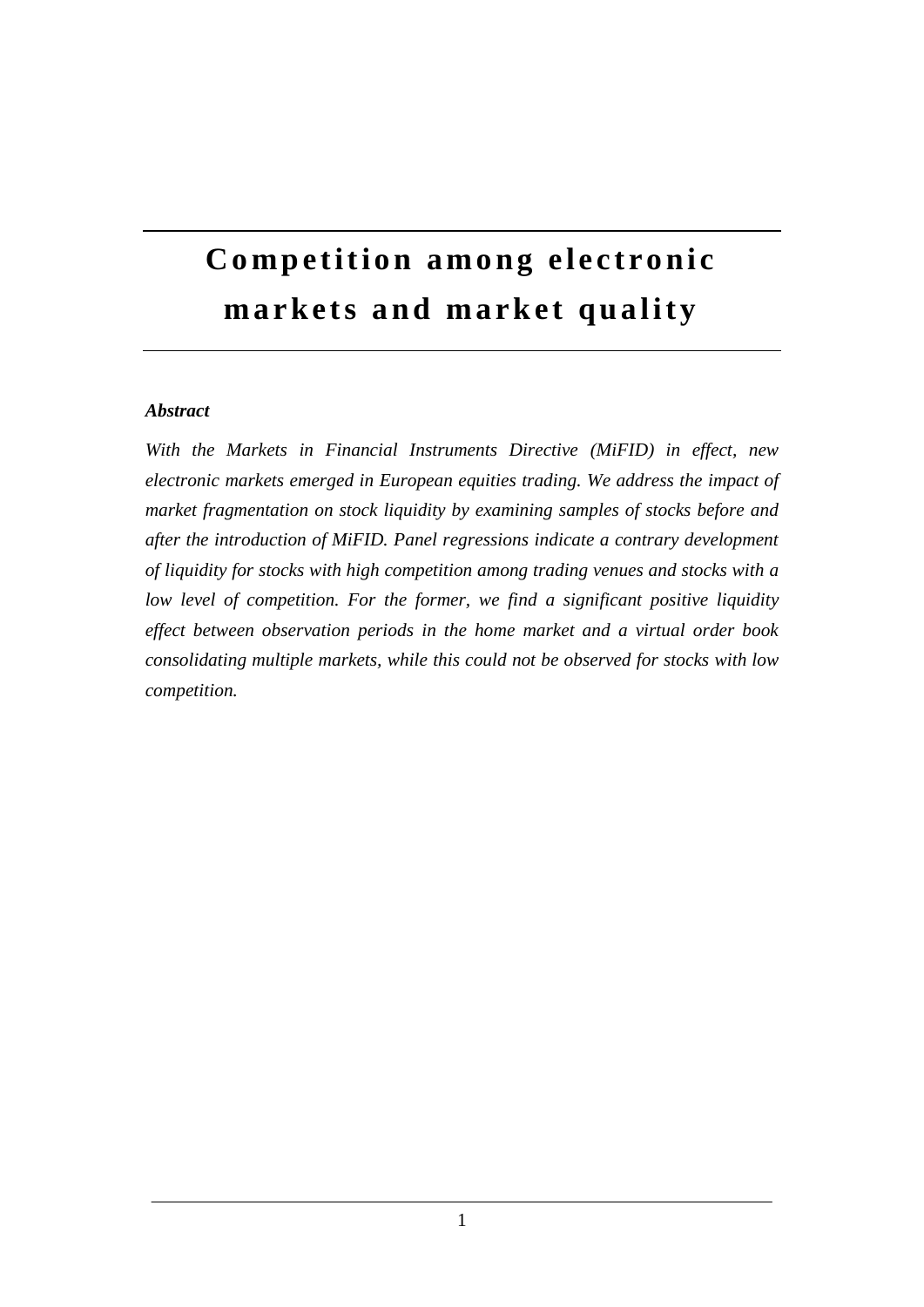## **1 Introduction**

The rules set out by the *Market in Financial Instruments Directive* (MiFID) [1] and its implementing measures [2] [3] have harmonized regulation of financial markets on a European level and try to create new competition and a level playing field among different types of electronic financial markets (called trading venues in MiFID terminology). This new regulatory set-up has increased competition and within a short timeframe, incumbent exchanges like Deutsche Börse AG's Xetra trading system, Euronext Paris or the London Stock Exchange (LSE), have lost significant market share to new competitors, so-called *Multilateral Trading Facilities* (MTF). These new competitors, e.g. Turquoise, Chi-X or BATS Europe entered the market with a pan-European scope concerning tradable securities, offering similar market models and functionalities as the incumbent exchanges but at lower explicit trading costs. The capabilities of their trading systems accompanied by their attractive fee structures enable them to attract liquidity and trading activity onto their platforms. Thereby, the fragmentation of the European securities trading landscape is steadily increasing since early 2008.

The effects of fragmented trading are ambiguous. Investors and issuers articulate concerns whether fragmentation might reduce market quality. Some market participants try to overcome fragmentation by applying trading software tools like smart order routing engines (SOR) or liquidity aggregation mechanisms. In particular, new technologies like e.g. SOR enable investors to efficiently make use of liquidity available in more than one market. SOR access multiple liquidity pools, i.e. exchanges or alternative trading systems, to identify the best destination and apply proprietary algorithms to optimize order execution [4]. They continuously gather real-time data from the respective venues concerning their order book situations, i.e. current quoted volumes and prices. Based on this information, the routing engine slices investors' orders and decides where to route individual suborders in respect of the best prices available in that logical second.

Against this background, the goal of this paper is to investigate the impact of the fragmentation of European electronic financial markets on market quality. The quality of a securities market may be measured by the *liquidity* it offers, i.e. the trading interest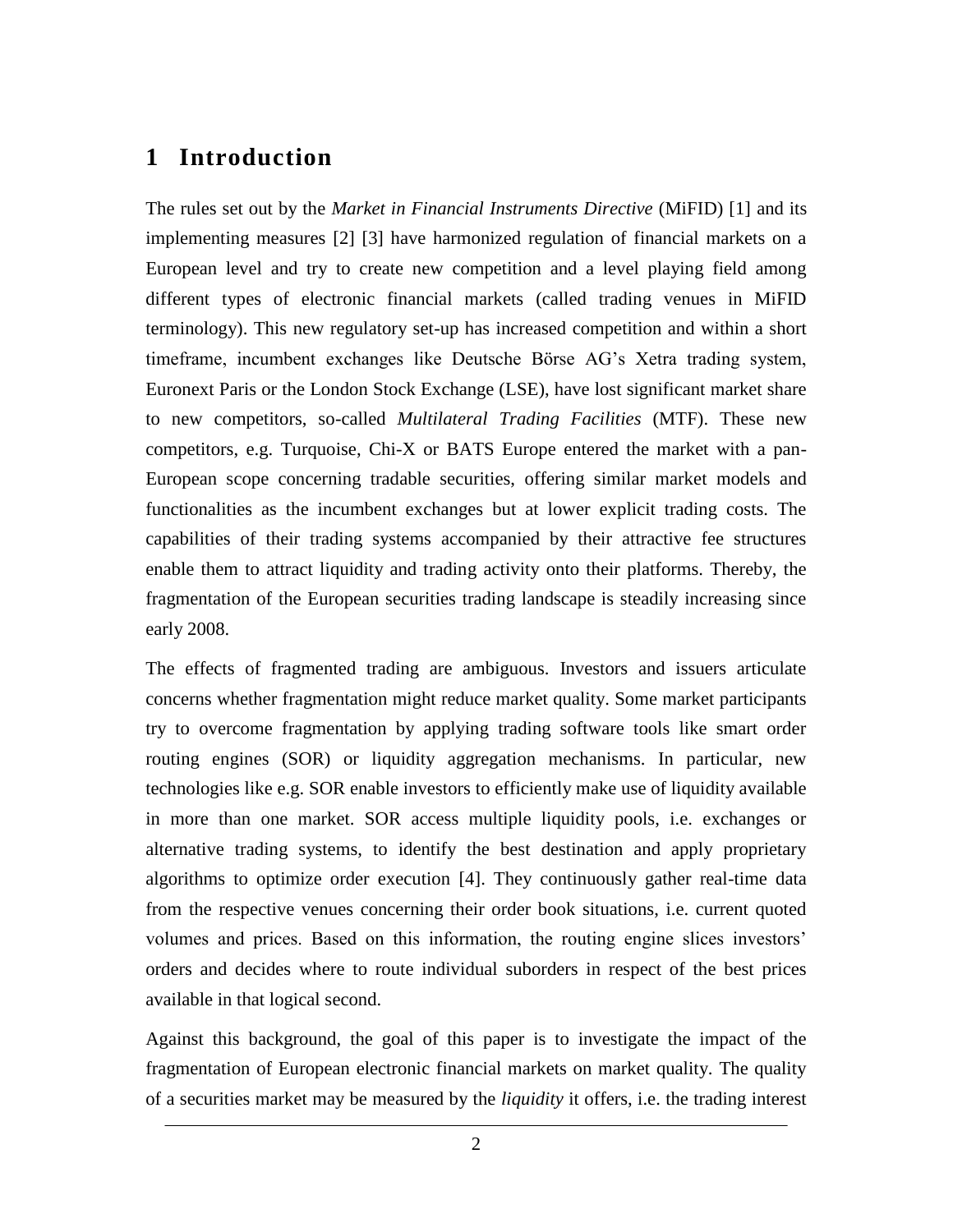it attracts. A high degree of market liquidity will lower (implicit) transaction costs and therefore improve efficiency [5]. Hence, an empirical analysis will be conducted regarding variations in market liquidity due to the new competition among electronic markets introduced by MiFID. The analyses will have two dimensions: one is the time dimension (pre-MiFID, i.e. the period before competition and fragmentation started, vs. post-MiFID i.e. the period with competition and fragmentation in place), the other is the extent of fragmentation. The analysis regarding the extent of fragmentation is enabled by the fact, that there is one country within the European Economic Area that up to now is not facing relevant fragmentation in the trading of its securities: Spain. This allows investigating market characteristics for comparable securities allocated to one group of securities that are highly fragmented (e.g stocks traded on Xetra, Euronext Paris or the LSE) and another group of securities where the home market (here: Spain) still is the only relevant trading venue.

The following section will outline the status quo of liquidity fragmentation in European securities trading and summarize how MiFID has changed competition among electronic markets. Afterwards, section [3](#page-5-0) will elaborate on academic research related to our work. The next section will address the impact of fragmentation on market quality measured in terms of liquidity. Section [5](#page-15-0) will report on our findings while the last section provides conclusions and limitations of our study. The results are able to provide important input to investors, issuers and regulators concerning the effect of the introduction of the new competition on market quality.

## **2 Fragmentation of liquidity**

Before the applicability of MiFID, in some member states of the European Economic Area so-called *concentration* or *default rules* were in force, which eliminated or at least hindered the possibility to trade away from Regulated Markets (exchanges). Furthermore, different national regulations prevented market operators from offering pan-European market venues. Therefore, European securities trading was – on a per security basis – typically concentrated on a single market; the *home market* of the respective security. Since November 2007, with the harmonized regulation set out by MiFID, Regulated Markets and MTFs are set on a level playing field. This attracted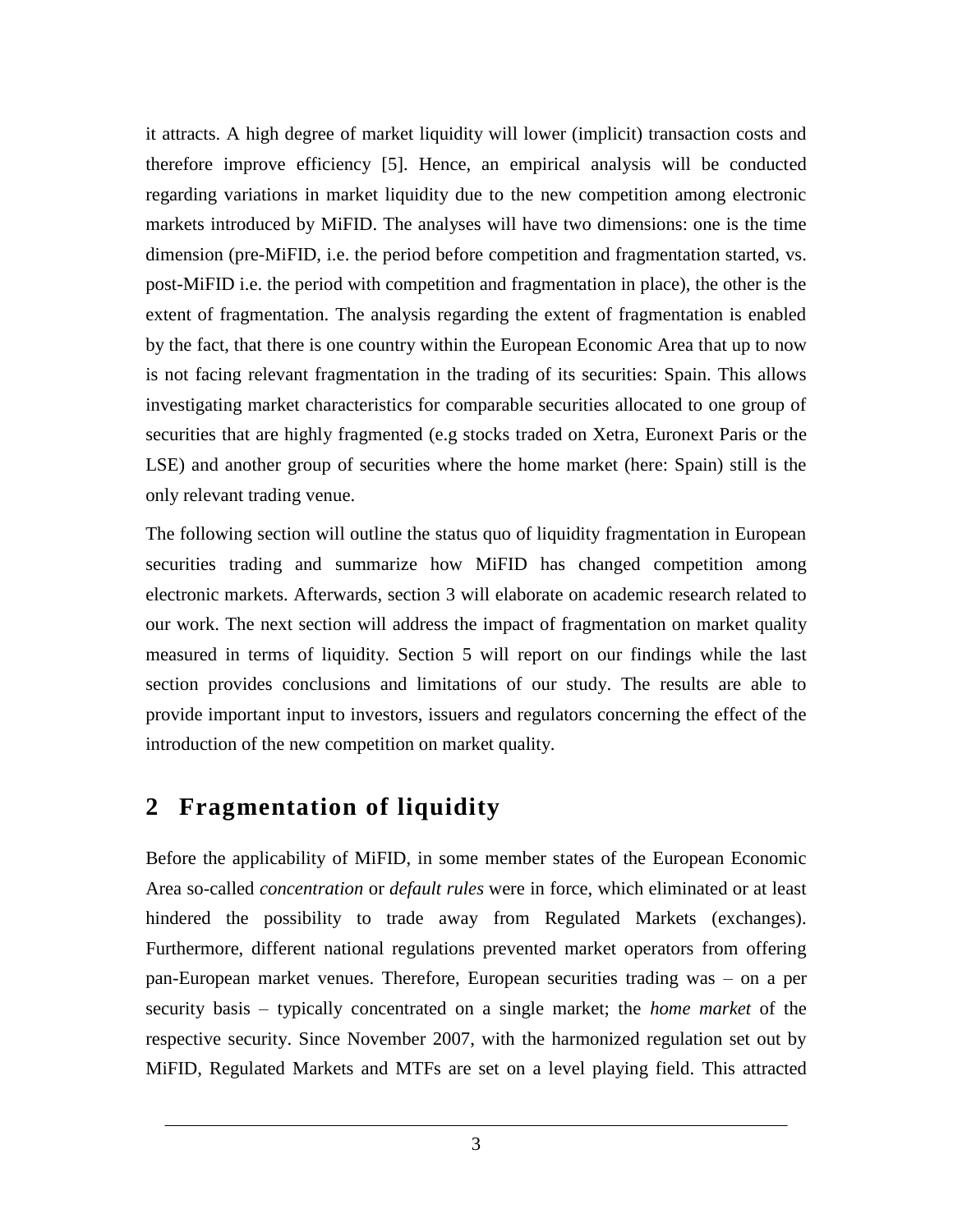numerous new entrants to the market for markets<sup>1</sup> and led to the fragmentation of trading among the home market and MTFs. Some of the MTFs address a special niche<sup>2</sup> or region<sup>3</sup>; others actually have a pan-European scope.

The MTFs entered the market with significantly lower explicit cost schemes, which forced the Regulated Markets to adapt their fees schedules as well. However, explicit costs are not the only determinant for transaction costs in securities trading. An even more relevant share of cost is also determined by so-called implicit trading costs, which are driven by a market's liquidity<sup>4</sup>. As liquidity is subject to strong positive network externalities, market venues are eager to attract as much trading interest to their platforms as possible. Of the numerous MTFs, three excelled in attracting trading activity to their electronic platforms: Chi-X, BATS Europe and Turquoise. These three are currently among the top ten European equity market trading venues in terms of traded value.

The fragmented landscape in European securities trading increases the competitive pressure on all venues. Along with the increasing fragmentation of trading comes an increasing fragmentation of market data, as each venue has its own order book and its own trade reports. The clear picture of trading interest in a security that was given when trading was concentrated on one market is nowadays distorted. Therefore, it became more difficult to assess whether market quality in terms of liquidity has improved or worsened with market fragmentation. We address this issue with the empirical analysis presented in section [4.](#page-8-0)

## <span id="page-5-0"></span>**3 Related literature**

 $\overline{a}$ 

Our work as outlined in the introductory section addresses and contributes to the academic literature on the impact of market fragmentation and competition between electronic markets on quoting behavior in dealer markets as well as on overall liquidity

 $1$  [6] provides a complete list of all Regulated Markets, MTFs and Systematic Internalisers.

 $^{2}$  E.g. the MTFs Liquidnet Europe, Pipeline and POSIT offer special market models for the trading of large quantities (block trading).

<sup>&</sup>lt;sup>3</sup> For bond trading there are numerous MTFs with a national scope, e.g. MTS France SAS or MTS Deutschland AG. Furthermore, some Regulated Market operate parts of their business as an MTF. E.g. Borsa Italiana's AIM Italia is registered as an MTF.

<sup>&</sup>lt;sup>4</sup> See [7], who conclude that both implicit and explicit costs are important, but different markets show variations in the composition of costs.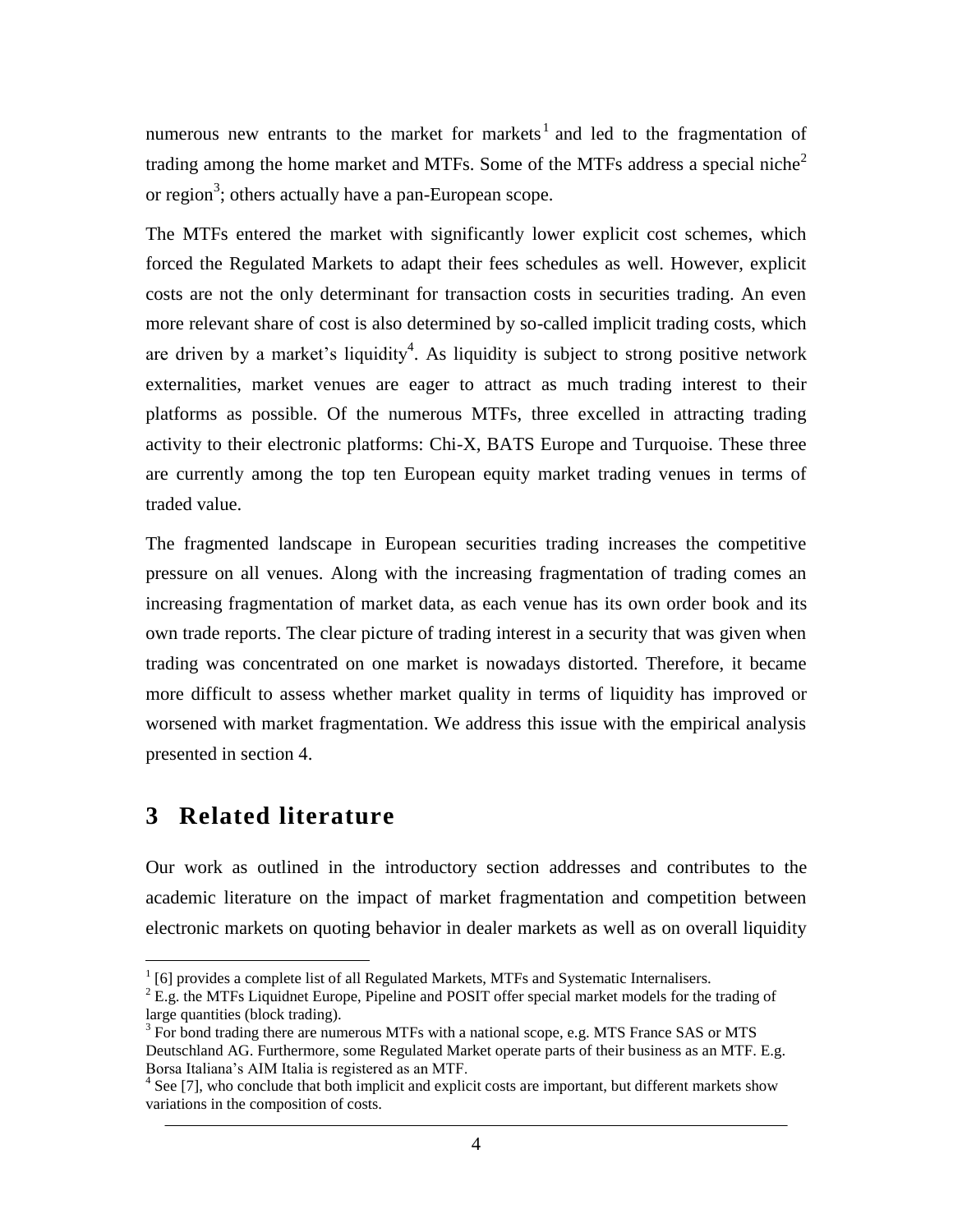in order driven markets. This section will outline some of the studies relevant to our research purpose and their findings.

Academic literature on electronic markets and market microstructure has been examining the relationship between competition and market fragmentation for long. In one of the first papers on the effects of market fragmentation, [8] analyses the off-board trading of NYSE-listed stocks on regional exchanges and in the third market, the overthe-counter (OTC) trading of listed securities among institutional investors and broker/dealers for their own accounts. When studying the NYSE specialist bid-ask spreads (the prices of marketability) and the daily returns variance, Hamilton finds the competitive effect of several markets to reduce both the NYSE specialist spreads and the daily stock variances by more than the fragmentation effect tends to increase them, although this net effect is not seen to be large.

[9] study the competition between Nasdaq market makers and electronic communication networks (ECNs) in US equities. Their results show that informed trades more likely occurred in an ECN and that the lower bound for permanent price effects was 50 percent higher for ECNs than for Nasdaq market makers. Their conclusions suggest the majority of aggregated price discovery to occur in ECNs.

The quotation behavior of dealers at the Nasdaq market is also focused by [10]. His hypothesis of competitive quotes helping increase a dealer's market share on Nasdaq is analyzed after the introduction of new trading platforms such as SuperSOES and SuperMontage. As a result, SuperSOES is shown to increase the size elasticity, and SuperMontage to increase even both the size and price elasticity of dealer market share. A positive effect from the market participants' perspective represents the fact that market centers tend to provide greater price improvements and faster executions when they post competitive quotes.

The competitive impact of ECNs on the Nasdaq as studied in [11] has a positive effect on market liquidity as the development of these alternative trading platforms is associated with tighter quoted, effective, and relative bid-ask spreads, greater quotation depths and less concentrated markets. On the other hand the increase in ECN trading may have caused some traditional market makers (wholesalers and national retail

5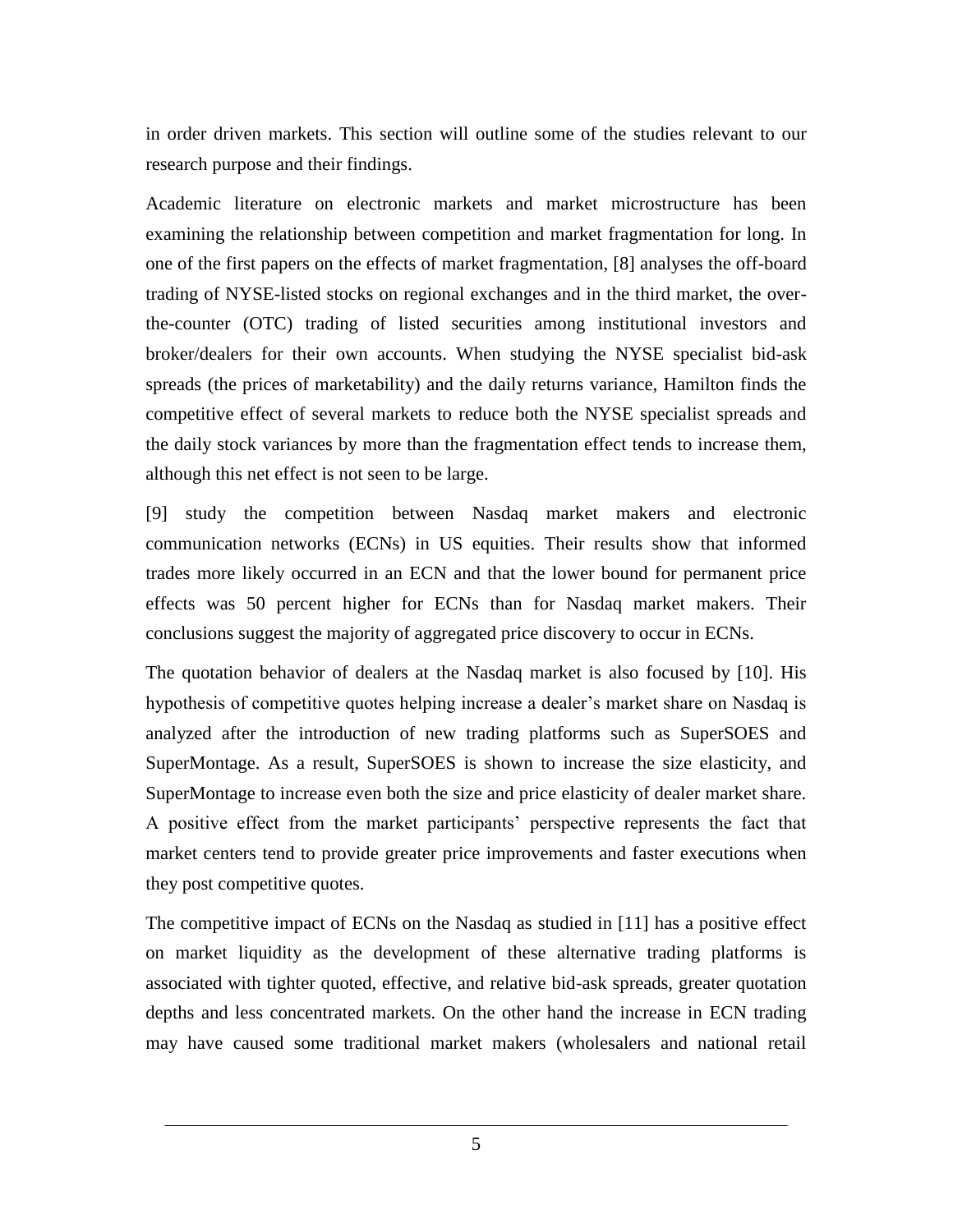dealers) to exit the market for market making as their profits tend to decrease with lowered bid-ask spreads.

[12] examine a sample of actively traded, multiply listed US equity options against the background of growing competition for order flow in actively traded options during August 1999, followed by the introduction of payment for order flow thereafter and the launch of the International Securities Exchange in May 2000. They document substantial reductions in quoted and effective spreads between June 2000 and January 2002 due to competition.

[13] studies the effects of competition and market structure on the bid-ask spreads for stock options traded on the Chicago Board Options Exchange (CBOE) between 1986 and 1997. In this context options listed on multiple exchanges are found to have narrower spreads than those listed on a single exchange, but the difference is smaller for effective spreads than quoted spreads, and the effect diminishes as option volume increases. A competing exchange delisting a respective option leads to wider spreads in that option.

In their study, [14] examine the change in liquidity for 30 AMEX-listed exchangetraded funds (ETFs) upon being traded under unlisted trading privileges on the NYSE. The evidence presented indicates a substantial increase in liquidity following the NYSE entry.

The bid-ask spreads and volumes in options markets during the competition for listings in 1999 between the CBOE, the American Stock Exchange (AMEX) and the Pacific Exchange (PCX) are examined in [15]. Their findings indicate that effective and quoted bid-ask spreads decrease significantly after multiple listing, and that spreads generally maintain their initial lower levels one year later. Consequently, they reject that economies of scale in market making cause the decrease in spreads and support the view that inter-exchange competition reduces implicit transaction costs.

[16] investigate the competition in the Dutch stock market between Euronext and EuroSETS, which is operated by the London Stock Exchange (LSE). They compute the consolidated limit order book to be deeper and the Euronext depth to be larger after the entry of EuroSETS. They trace back the increased Euronext depth to the fact that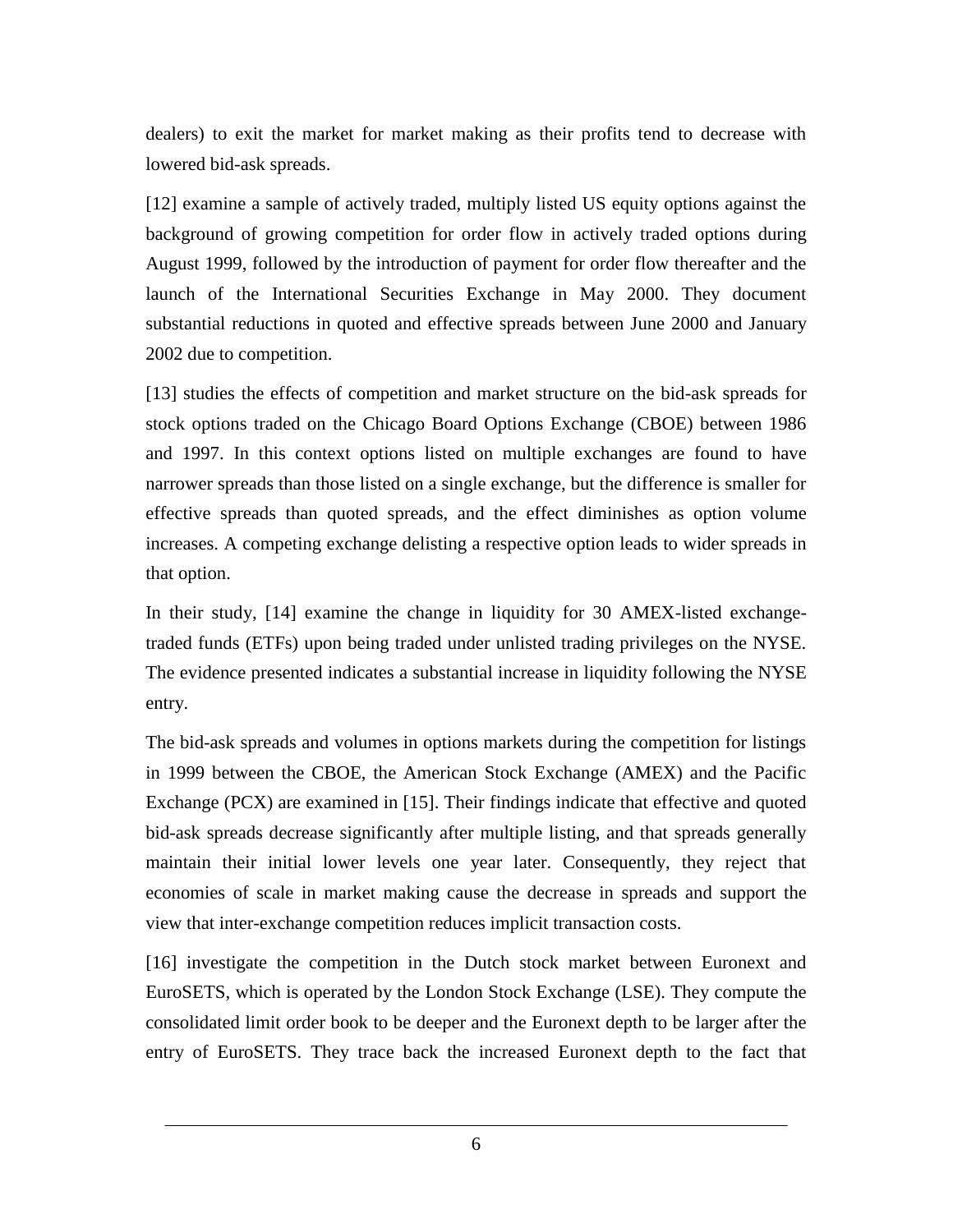Euronext responded to the EuroSETS entry with a fee reduction on limit order submission.

The case of the ECN Island reducing its market transparency in September 2002 is addressed in [17]. Before this event, the trading of ETFs in the US was concentrated on Island. With a higher degree of market fragmentation after this event, Island's effective and realized spreads increased, while effective and realized spreads fell in other markets. The net effect is determined a substantial increase in overall effective and realized spreads and therefore a worsening in overall ETF market quality.

Against the background of MiFID [18] argues that more competition improves market liquidity and will result in innovations in the incumbent markets which are confronted by competitive market operators.

In September 2008, European MTF Chi-X made French blue-chip stocks available for trading. Chlistalla and Lutat [19] analyze the emergence of a new trading venue for French stocks and find the new competition to induce a positive effect in the incumbent market Euronext Paris. Therefore they conclude that the overall liquidity which is available to investors has improved following the Chi-X market entry.

As one can see from the outline above, the majority of studies support the hypothesis that the potential negative impact of market fragmentation on liquidity and overall market quality is overcompensated by the increase of liquidity resulting from a more competitive landscape. Embracing this hypothesis leads us to the following research question: Does the appearance of new competitive markets, mainly European MTFs, have a significant impact on the liquidity of incumbent exchanges?

## <span id="page-8-0"></span>**4 Impact of competition on market quality – empirical analysis**

In order to assess the impact of fragmentation on market quality in electronic financial markets, we conduct an empirical analysis that investigates the evolution of liquidity from the non-fragmented pre-MiFID world into nowadays fragmented European post-MiFID trading landscape.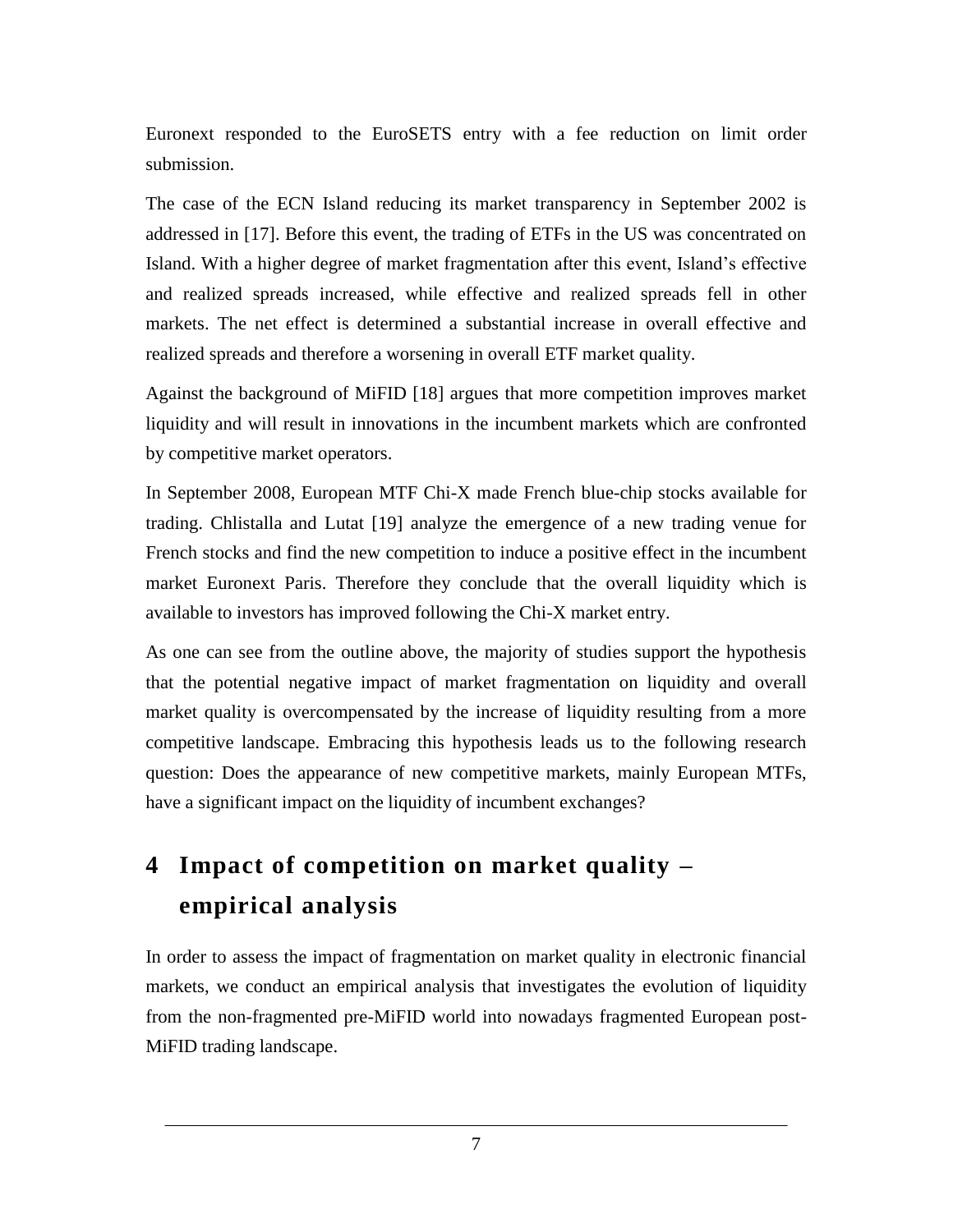Thereby, we make use of one specific exception to the fragmented European securities trading landscape: Spain. While in most European countries trading significantly fragmented with the applicability of MiFID, Spanish securities are still strongly concentrated on their home market (see [Figure 1\)](#page-9-0).



<span id="page-9-0"></span>**Figure 1: Fragmentation index for transparent markets (inverse HHI) <sup>5</sup> , based on data provided by [20]**

This is to some extent due to the fact that prior to MiFID there was a concentration rule in Spain. However, the main reason for the ongoing concentration of trading in Spanish equities on the Spanish exchange is grounded in post-trading procedures. Only recently the Spanish exchange announced to change a trade registration process "over the course of 2011 and 2012" that up to now effectively keeps competition out of the clearing business [21].

#### **4.1 Methodology**

 $\overline{a}$ 

#### *4.1.1 Data aggregation*

The fragmentation of trading also causes fragmentation of market data. Therefore, it is hard to assess the impact of market fragmentation on the overall liquidity. In order to address this issue, we reconstructed a virtual pan-European consolidated order book for selected stocks and evaluated several liquidity measures.

<sup>&</sup>lt;sup>5</sup> The inverse HHI is calculated as follows:

Inverse HHI =  $\frac{1}{n^N}$  $\frac{1}{\sum_{i=0}^{N} s_i^2}$ , where  $s_i$  denotes market share of market i.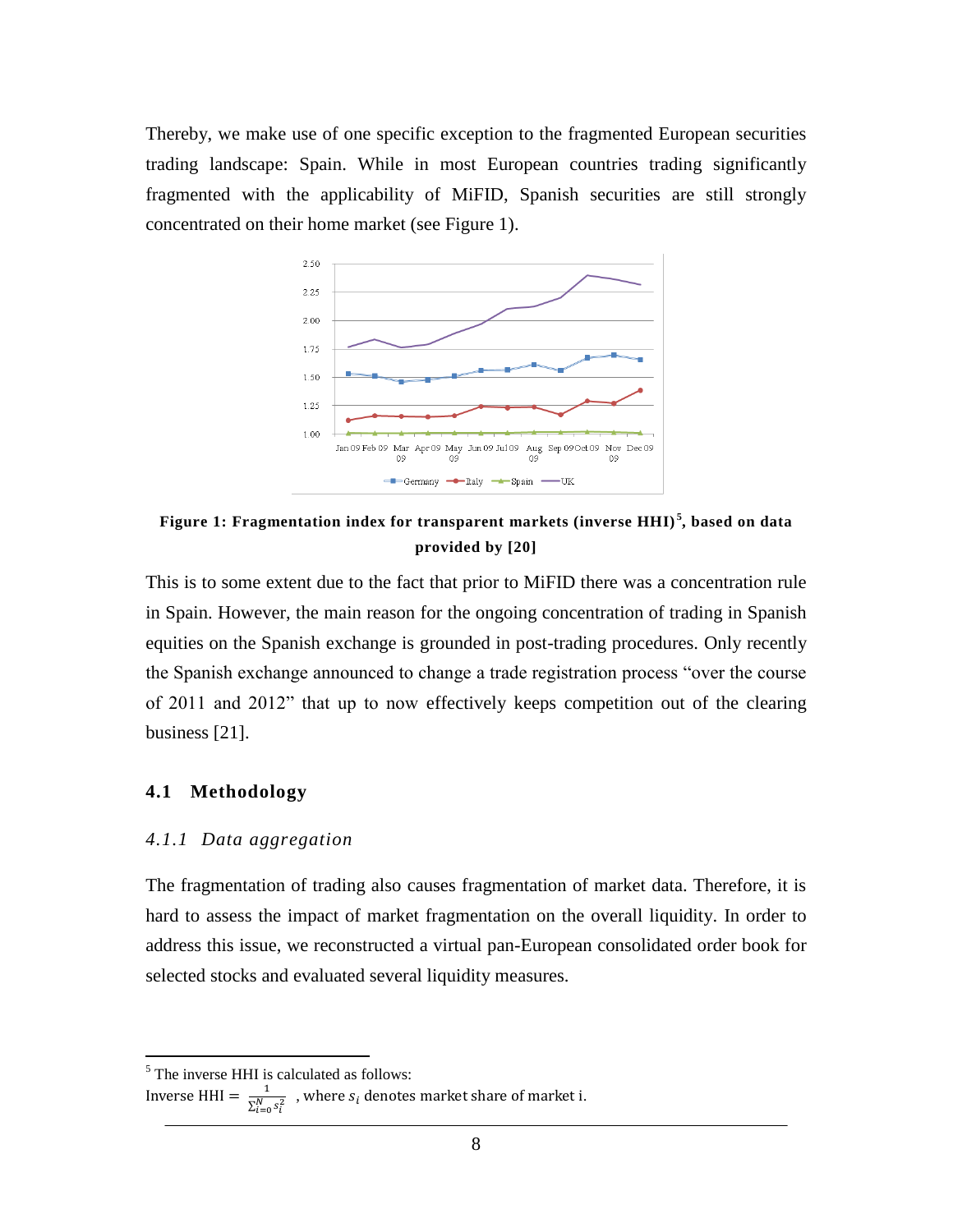For a sample of European stocks (see section [4.3\)](#page-13-0), intraday market depth tick data has been retrieved from Thomson Reuters Tick History for the securities' home markets as well as for the three main MTFs Chi-X, BATS Europe and Turquoise [22]. Based on the data's time-stamp precision of one millisecond, order books have been aggregated across the different venues to construct a European consolidated order book. For all securities in the sample, the combined market share for the home market and the three main MTFs has been above 97% during the observation period<sup>6</sup>.

To ensure data validity, stale data has not been regarded in the consolidation process, i.e. if a venue's last reported order book snapshot is older than five minutes it is not integrated in the consolidated order book anymore<sup>7</sup>. Another issue is the consistency of the data. In few cases, the Thomson Reuters Tick History reports crossed order books for a market venue, i.e. the best bid is higher than or equal to the best ask. Such obviously erroneous order book snapshots have been ignored in consolidating the order book snapshots from the different venues.

#### *4.1.2 Regression model*

For the analysis, on each trading day during the observation periods several order book characteristics have been calculated in one minute intervals between 09:05:00 and 17:25:00. By choosing these times, the opening and closing call auctions are excluded and the analysis focuses on the market phase of continuous trading.

In order to measure liquidity, for both the consolidated order book as well as the order book of the securities home market the following dependent variables in our regression model have been calculated from the order book snapshots:

- Relative quoted spread

 $\overline{a}$ 

- eXchange Liquidity Measure (XLM) for values of  $50,000 \in \text{and } 100,000 \in$
- Quoted value at best bid and quoted value at best ask

We use the second measure to capture order book depth, i.e. the order book liquidity beyond the best bid and ask [23]. The XLM is an inverse measure of liquidity as it

<sup>&</sup>lt;sup>6</sup> For one stock in the sample, Nokia, Xetra has been added as well as it had a market share of 3.2% in the observation period.

 $^7$  A five minute old order book snapshot may still be correct, if actually no order book activity occurred in the mean time. But it is most likely that either data is missing in the Thomson Reuters Tick History or that the venue had technical problems.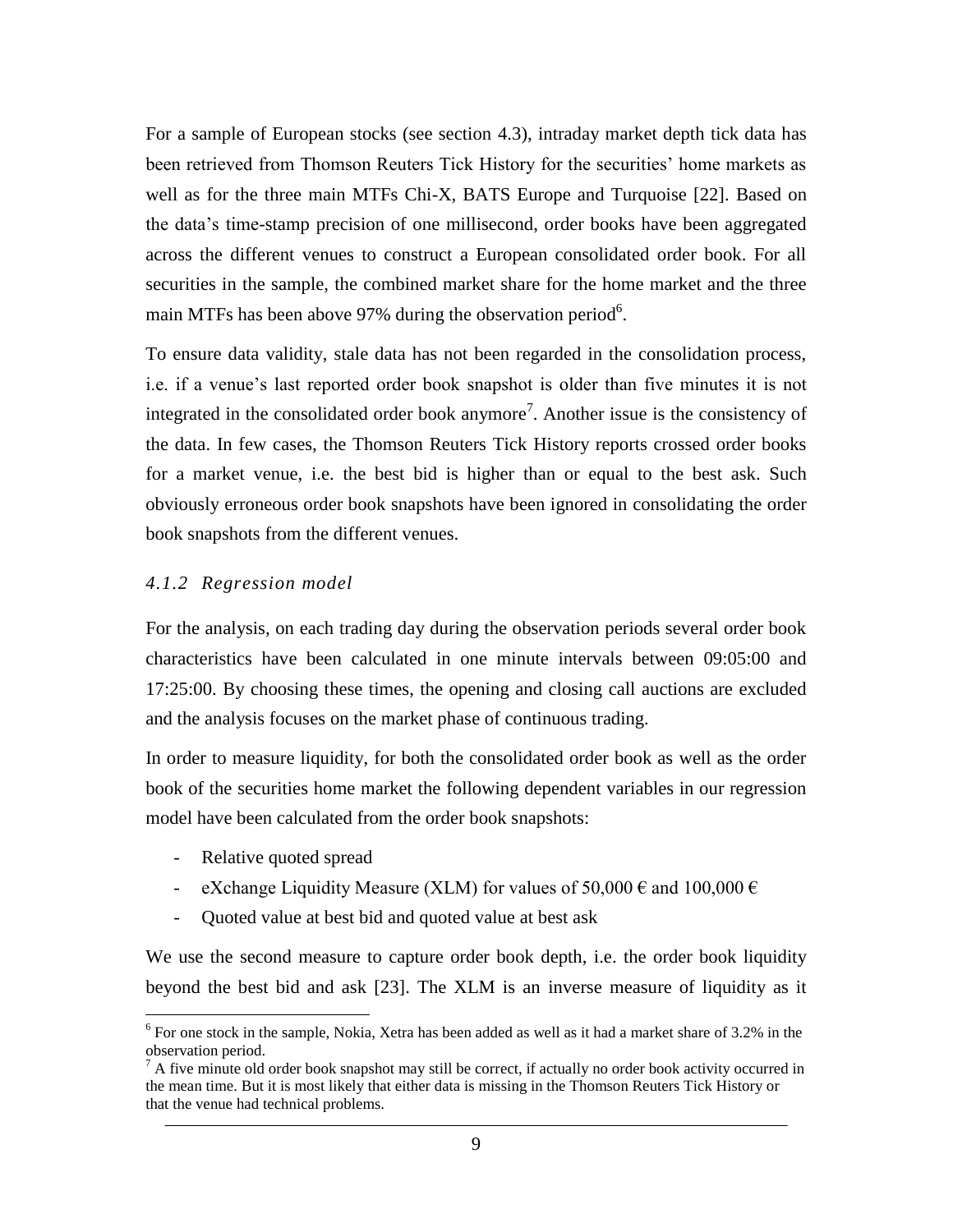captures the execution costs of a round-trip transaction and uses the information about all the visible orders in an order book to calculate the weighted average price at which an order of given size could be executed immediately at time t. A similar measure has been suggested in [24], as they considered spreads not to be sufficient measures for market liquidity.

In our setup we estimate the means of these measures for both observation periods (preand post-MiFID; see section 4.2), changes in these means, and test for the statistical significance of these changes applying panel data techniques. For testing the significance of changes in the means we assume that a liquidity measure  $y_{i,t}$  (i.e. the relative quoted spread, XLM and quoted value) for stock *i* and day *t* can be expressed by adding up a stock-specific mean  $\mu_i$ , an event effect  $\delta_i$ , potential control variables  $X_{i,t}$ and an error term *εi,t*:

$$
y_{i,t} = \mu_i + \delta_i I_{[t in post-MiFID period]} + \beta' X_{i,t} + \varepsilon_{i,t}
$$
\n
$$
\varepsilon_{i,t} = \xi_t + \eta_{i,t}
$$
\n(1)

where  $I_{[t in post-MiIFD period]}$  is an indicator variable which equals 1 if t lies within the post-MiFID period and 0 otherwise. We will compute the changes within the quartiles for both events as

$$
\mu_{p} = \frac{1}{N_{p}} \sum_{j \in J_{p}} \mu_{j} \qquad (3)
$$

$$
\delta_{p} = \frac{1}{N_{p}} \sum_{j \in J_{p}} \delta_{j} \qquad (4)
$$

where *p* is the quartile index,  $N_p$  is the number of stocks in the respective quartile and  $J_p$ contains the indices of the stocks in quartile  $p$ .  $\delta_p$  will indicate the impact of the event on a liquidity measure. Following [25], [26] and [27], we apply Rogers standard errors for testing of significances of liquidity changes in the means of pre- and post-MiFID period. These standard errors control for commonalities across stocks, heteroscedasticity, and non-zero stock-specific autocorrelation.

[7] argue, an exogenous increase in volatility affects liquidity through its direct effect on transaction costs and [28] finds trading activity, price level and volatility to be related to liquidity. We retrieve the sample stocks' daily traded volumes from the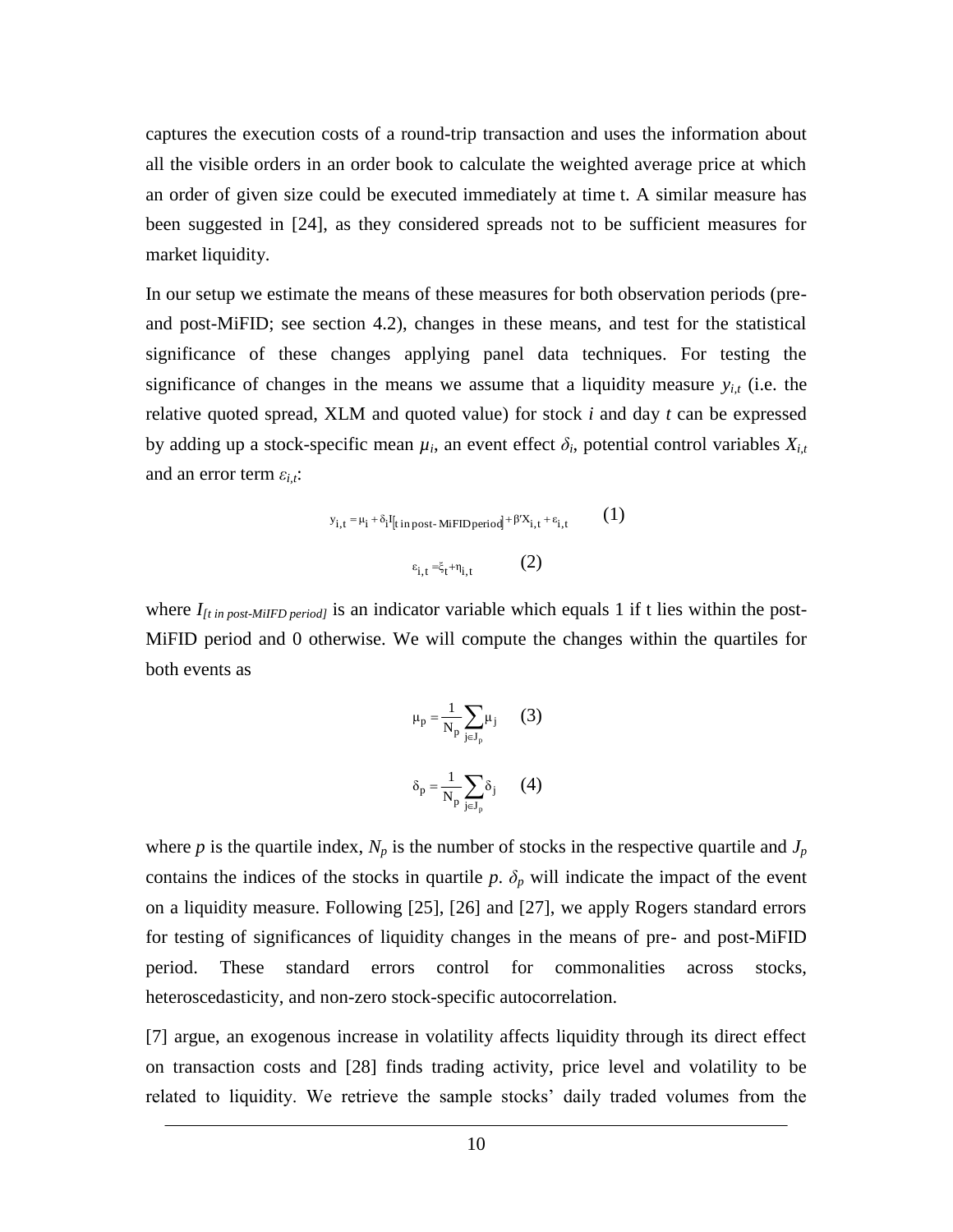Thomson Reuters Tick History and calculate the stock specific daily means of a stock's midpoint, i.e. the mid between the best bid and the best ask limit in an order book) and the midpoint's standard deviation and take these as measures for price level and volatility. [29], [30] and [31] find significant co-movement in liquidity across various stocks and so the error term in equation (1) consists of a factor common to all stocks and a stock-specific term as presented in equation (2).

Eventually, in our regression model we account for changes in a stock's traded volume, price level, volatility and minimum tick size by including them as control variables in the regression term  $X_{i,t}$  in equation (1).

#### **4.2 Observation periods**

 $\overline{a}$ 

To conduct the analysis, two distinct observation periods have been chosen, each with a length of 60 trading days. The first observation period focuses on trading before the competition in and fragmentation of European securities trading started, as it refers to the 60 trading days prior to the applicability of MiFID on November 01, 2007. This observation period is referred to as  $pre-MiFID$  in the following<sup>8</sup>. In this observation period we only refer to the home market, as fragmentation was not present yet.

For the choice of the second observation period a number of constraints had to be met. Most important, fragmentation shall have fully unfolded its effect. Therefore, periods directly after the applicability of MiFID are inappropriate, as fragmentation steadily increased: On the one hand, the new competitors gradually expanded the set of securities traded on their systems and on the other hand, some new competitors started their operations several months after the applicability of MiFID. E.g. Turquoise did not start before September 2008. Further, the economic and financial crisis, which had its outburst with the breakdown of Lehman Brothers in September 2008 and thereafter, had significant effects on securities trading. To lessen the impact of this market turmoil on the results of our analysis, we decided to use a very recent observation period which is obviously not close to our pre-MiFID observation period<sup>9</sup>. Thereby, the market values in terms of index levels are also as close as possible to the values of the first observation

<sup>&</sup>lt;sup>8</sup> As August 15, 2007 was a holiday in Italy and no trading was conducted at Borsa Italiana, this day is not evaluated in this analysis for any security. Instead, an additional trading day has been added upfront. Therefore, the pre-MiFID observation period ranges from August 8 to October 31, 2007.

 $9<sup>9</sup>$  A similar setup regarding the observation periods can be found e.g. in [32].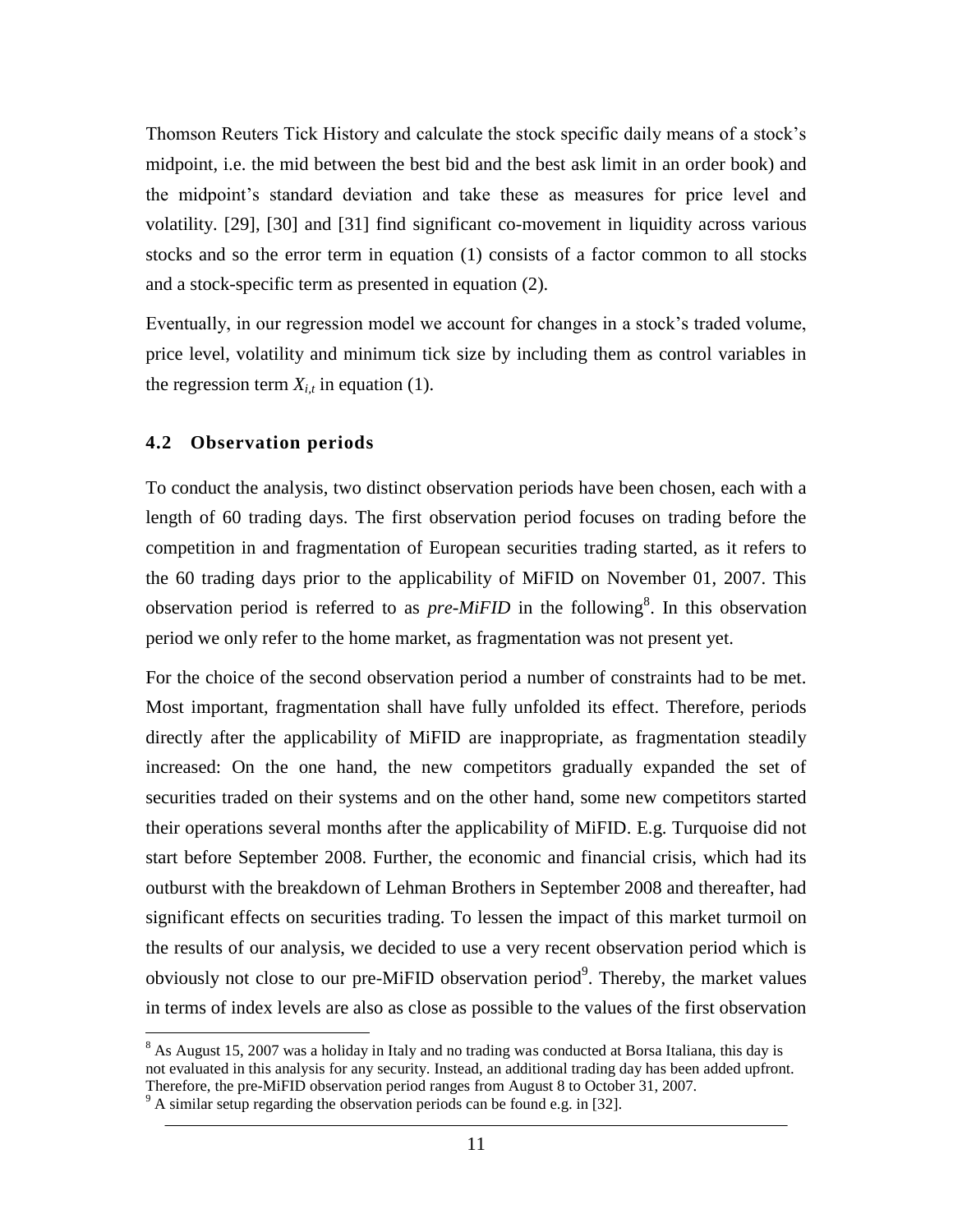period. To avoid impact of the recent Greece crisis in May 2010, we chose the 60 trading days prior to May 1, 2010 as our *post-MiFID* observation period<sup>10</sup>.

#### <span id="page-13-0"></span>**4.3 Sample**

The sample for our analysis is made up by two distinct groups of equities, which we analyze in the two distinct observation periods as outlined above. The first group of stocks is made up of the constituents of the Spanish IBEX 35 blue-chip index, the second group of constituents of the EURO STOXX index<sup>11, 12</sup>. Both samples have been restricted by only considering those securities that were a constituent of the respective index during our first observation period as wells as during the second observation period<sup>13</sup>. The group of Spanish stocks was further restricted to those securities that were also present in the EURO  $STOXX<sup>14</sup>$ . This procedure left 24 Spanish stocks in our control group of securities where no relevant competition/fragmentation can be observed up to now.

The sample of fragmented securities was constructed with the goal to identify stocks that are comparable to those in the sample of Spanish stocks. Therefore, we restricted the EURO STOXX constituents to stocks from those countries that are nowadays among the top-fragmented according to the Fidessa Fragementation Index (FFI)  $[34]^{15}$ . Based on the ten most-fragmented markets according to the FFI [\(Table 1\)](#page-14-0) this leads to the Euro-denominated markets Netherlands, France, Germany, Finland, Belgium and

 $\overline{a}$  $10$  The post-MiFID observation period ranges from February 4 to April 30, 2010.

 $11$  The EURO STOXX index is a subset of the STOXX Europe 600 index, which focuses on securities denominated in Euro from 12 Eurozone countries: Austria, Belgium, Finland, France, Germany, Greece, Ireland, Italy, Luxembourg, the Netherlands, Portugal and Spain. The other Eurozone countries Malta, Slovakia, Slovenia and Cyprus are represented in neither of the two indices. Due to its subset feature the number of EURO STOXX constituents is not fixed.

 $12$  The two indices have shown a similar performance in recent years. In relation to the index value on August 01, 2007, IBEX 35 has dropped to 71.9% on April 30, 2010. EURO STOXX has dropped to 65.6% in the same period of time.

 $13$  One Spanish stock, Endessa SA, had to be excluded as it was temporarily excluded from the IBEX 35 due to a takeover bid. See e.g. [33].

<sup>&</sup>lt;sup>14</sup> Two IBEX 35 stocks had to be excluded, as they were not part of the EURO STOXX due to their low free float market capitalization.

<sup>&</sup>lt;sup>15</sup> The FFI gives a measure for the fragmentation of actual trading in a stock or index and its calculation corresponds to the inverse Herfindahl-Hirschmann index (inverse HHI). The more concentrated trading is on one venue, the closer the index value is to 1.0. The more fragmented trading is, the higher is the index value.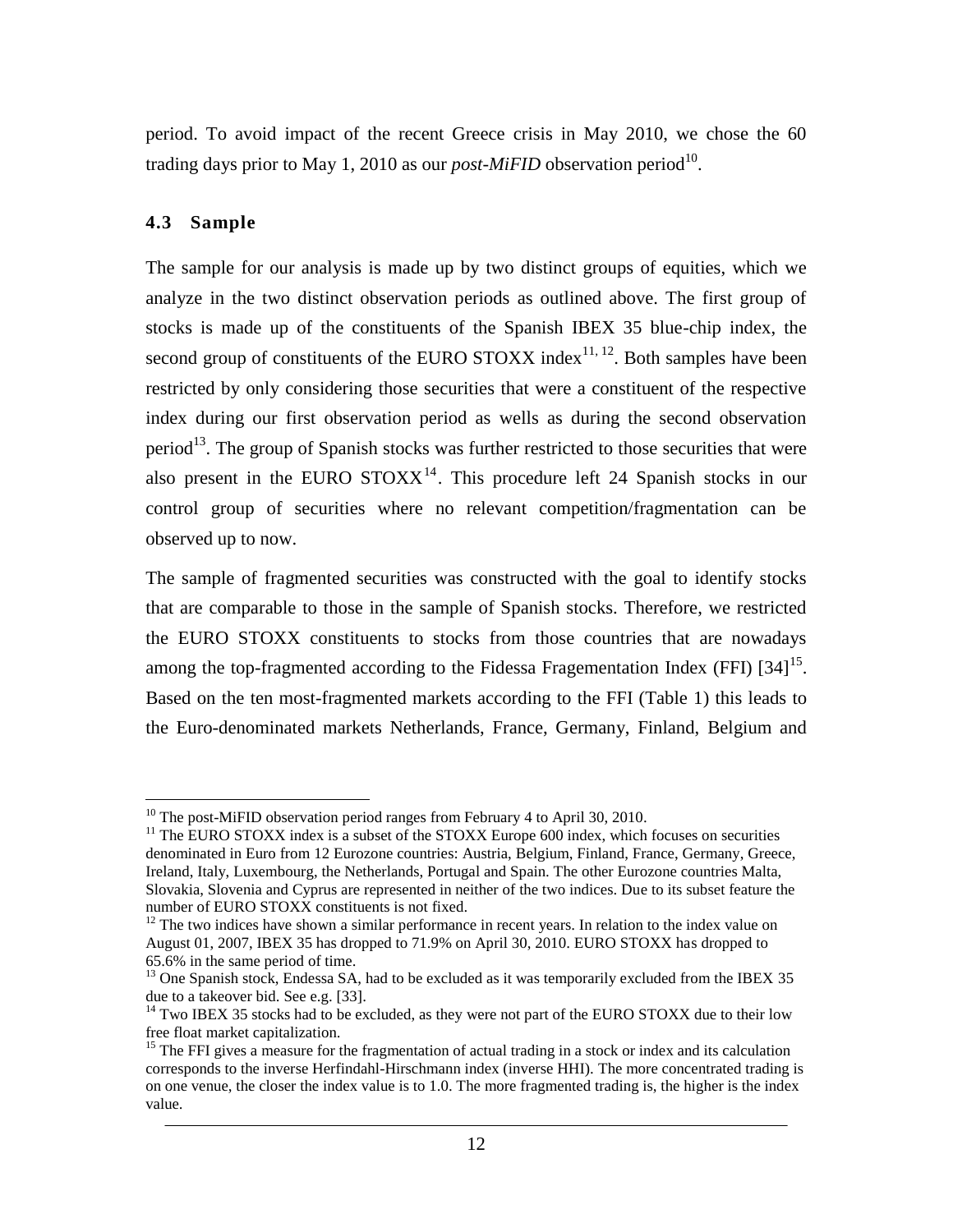| Country     | Index              | <b>FFI</b> |
|-------------|--------------------|------------|
| UK          | <b>FTSE 100</b>    | 2.51       |
| UK          | <b>FTSE 250</b>    | 2.24       |
| Netherlands | <b>AEX</b>         | 1.95       |
| France      | CAC40              | 1.85       |
| Germany     | <b>DAX</b>         | 1.82       |
| Switzerland | <b>SMI</b>         | 1.81       |
| Finland     | OMX <sub>H25</sub> | 1.8        |
| Sweden      | OMX S30            | 1.78       |
| Belgium     | <b>BEL 20</b>      | 1.74       |
| Italy       | <b>FTSEMIB</b>     | 1.54       |

Italy (UK and Swiss stocks do not belong to the EURO STOXX index as they are traded in different currencies than the Euro).

<span id="page-14-0"></span>**Table 1: Ten most- fragmented markets according to the FFI for the first week of trading in May 2010 [35].**

Within the remaining set of EURO STOXX constituents we identified stocks comparable to the securities in our Spanish sample by selecting those 24 stocks with the closest free float market capitalization<sup>16</sup> before our first observation period<sup>17</sup>. The sample of fragmented stocks consists of nine French, eight German, three Finnish, three Dutch and one Italian stock. For both groups of securities, i.e. the group of fragmented EURO STOXX constituents and the group of Spanish securities) a classification based on their market capitalization into quartiles has been conducted. An overview of the selected stocks and the classification into the quartiles is given by [Table 2.](#page-15-1)

 $\overline{a}$ 

<sup>&</sup>lt;sup>16</sup> Free float market capitalization as of August 01, 2007. The respective data has been provided by Stoxx free of charge. Any commercial use of the data presented in this paper requires a previous written agreement with Stoxx.

 $17$  One stock, Christian Dior S.A., had to be excluded as it is not tradable on BATS and Chi-X. It was replaced by the stock with the next closest free float market capitalization.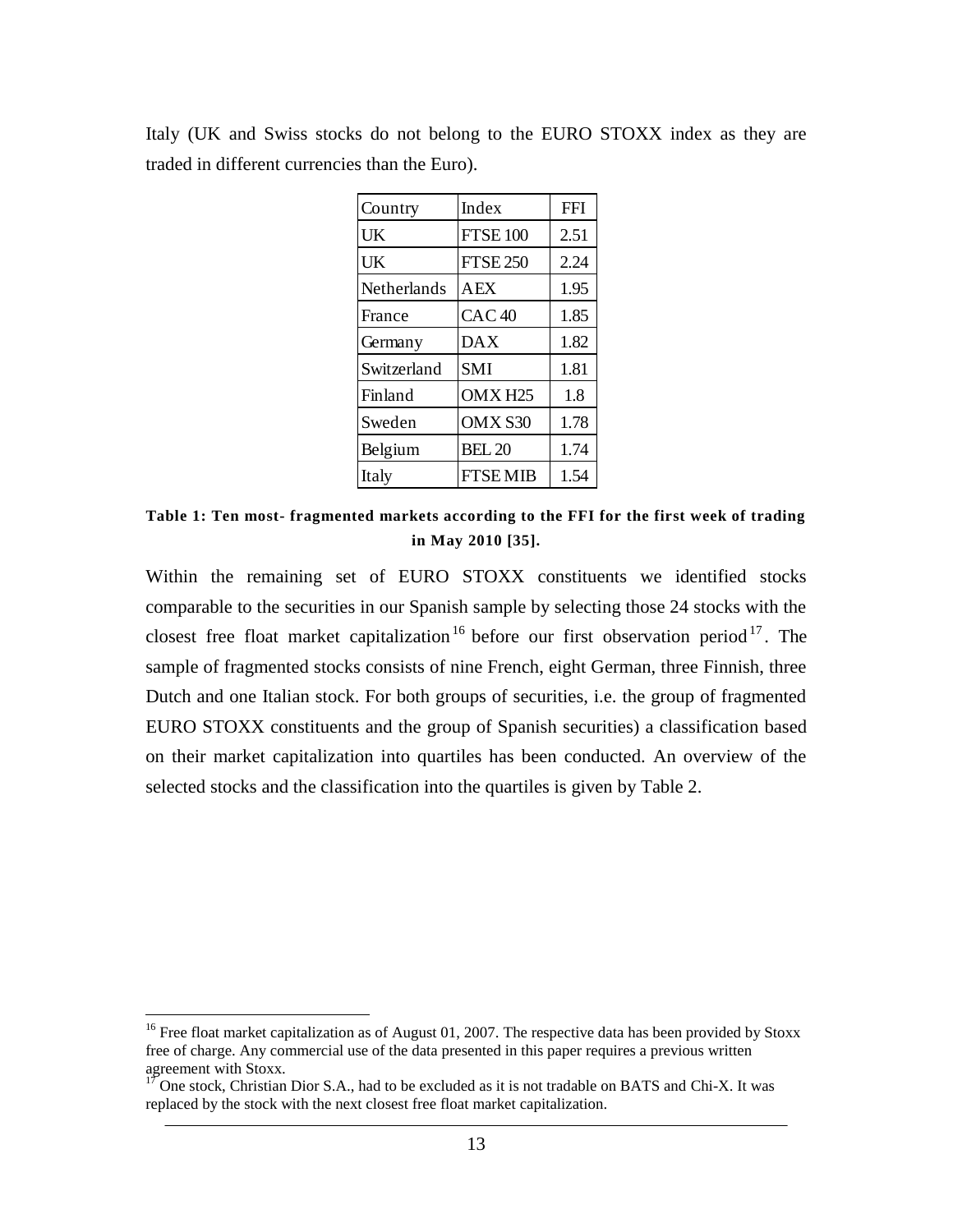|                | <b>IBEX 35 Sample</b>         | <b>EURO STOXX Sample</b> |
|----------------|-------------------------------|--------------------------|
|                | <b>Banco Santander</b>        | Nokia                    |
| Q1             | Telefonica                    | <b>BNP</b> Paribas       |
|                | <b>BBVA</b>                   | <b>ING</b> Groep         |
|                | <b>Iberdrola</b>              | Deutsche Telekom AG      |
|                | Repsol YPF                    | L'Oreal                  |
|                | Inditex                       | <b>Banco Popolare</b>    |
|                | <b>Banco Popular Espanol</b>  | Peugeot                  |
|                | <b>ACS</b>                    | <b>UPM Kymmene</b>       |
|                | <b>Banco Sabadell</b>         | Koninklijke DSM          |
| Q <sub>2</sub> | Abertis Infraestructuras      | <b>CGG Veritas</b>       |
|                | Grupo Acciona                 | Sodexho Alliance         |
|                | Gas Natural                   | Lufthansa AG             |
|                | Gamesa                        | Deutsche Postbank        |
|                | Sacyr-Vallehermoso            | <b>Beiersdorf</b>        |
| Q3             | Grupo Ferrocial               | <b>CNP</b> Assurances    |
|                | Red Electrica de Espana       | Hochtief                 |
|                | <b>Bankinter</b>              | <b>Wacker Chemie</b>     |
|                | Enagas                        | Elisa Corporation        |
|                | Fomento de Construcy Contra   | Stada Arzneimittel       |
|                | Bolsas y Mercadores Espanoles | Valeo                    |
| Q4             | Acerinox                      | Klepierre                |
|                | Mapfre SA                     | <b>Bam Groep</b>         |
|                | <b>Indra Sistemas</b>         | Wincor Nixdorf           |
|                | <b>Iberia</b>                 | <b>Bourbon</b>           |

**Table 2: Selected stocks and classification into quartiles**

<span id="page-15-1"></span>For each sample there was one stock which had a stock split during the first observation period and one stock which had a stock split between the two observation periods. As the market depth data retrieved from Thomson Reuters Tick History is not adjusted for these splits, we adjusted the data for these stocks before processing, i.e. the order book limits and their according volumes were adjusted according to the split ratio.

## <span id="page-15-0"></span>**5 Results**

 $\overline{a}$ 

In the following, the results from the regression model as described in subsection 4.1.2 will be presented in order to assess the effect of liquidity fragmentation on market quality. Detailed descriptive statistics for the liquidity variables applied in the analysis can be found in the appendix<sup>18</sup> of this paper. For the EURO STOXX instruments, table

 $18$  There, Table 5 provides the descriptive statistics for the EURO STOXX home market sample, Table 6 provides the descriptive statistics for the EURO STOXX consolidated books, while Table 7 and 8 provide the descriptive statistics for the IBEX 35 home market sample and the consolidated books for IBEX 35 respectively.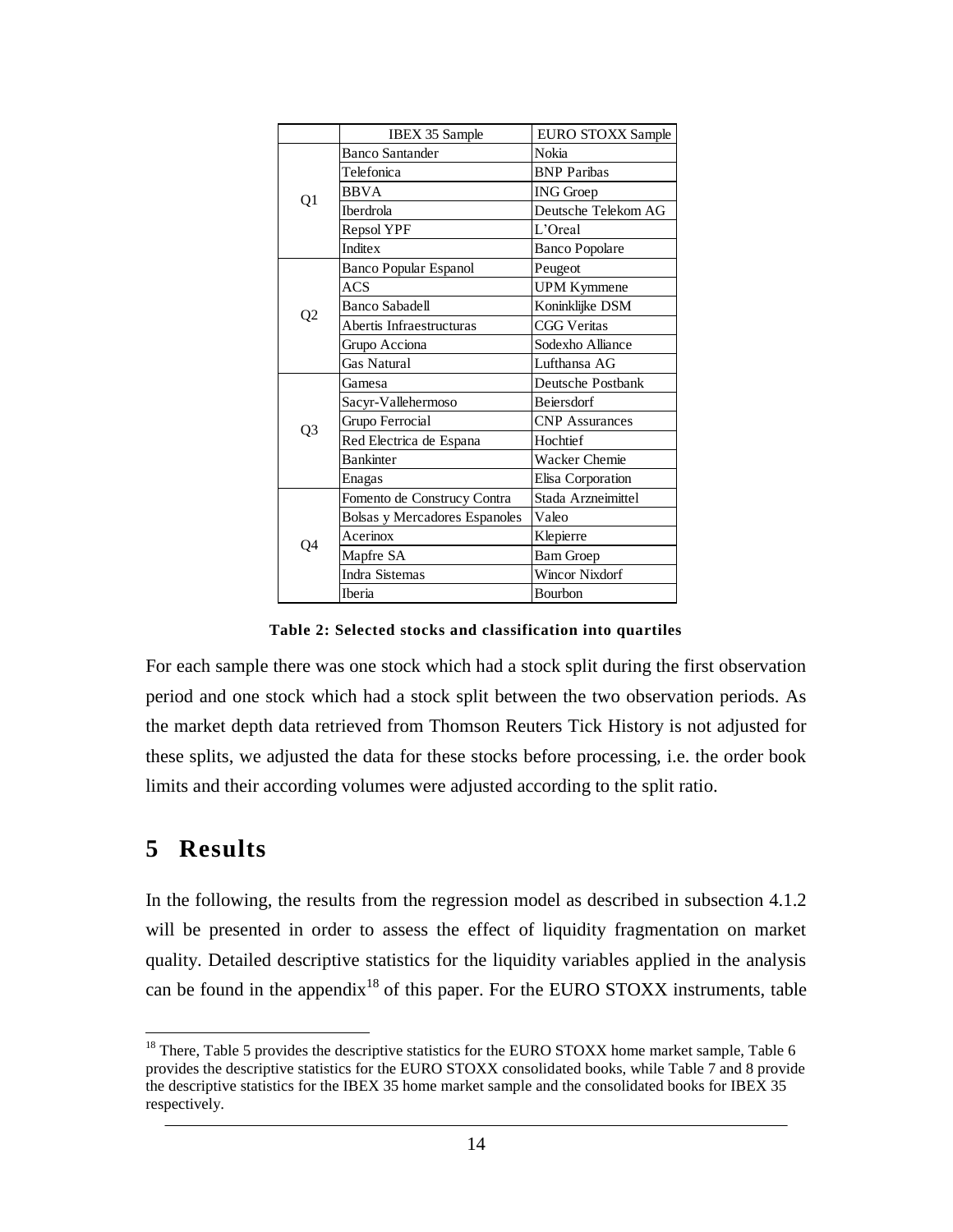3 reports our findings for the liquidity measures relative spread, XLM with associated values of 50,000 and 100,000 Euros<sup>19</sup> and the quoted value at the top of the bid and the ask side of the order book. The upper part of the table presents results for quartiles Q1 to Q4 in the consolidated order book while the lower part presents results for the same quartiles in the home market only. Results over all quartiles,  $R^2$  and the number of observations<sup>20</sup> are also reported. Here, *Change Qj* ( $\delta$ <sub>*j*</sub>) denotes the regression coefficient of the indicator variable for quartile *j* and thus indicates the impact of the liquidity fragmentation induced by MiFID on the respective liquidity measure. *Rel. Change Qj* reports a liquidity measure's change relative to its pre-MiFID level in quartile *j*. Analogically, table 4 presents our findings from the regression model for the Spanish IBEX 35 instruments.

 $\overline{a}$ 

 $19$  It should be noted here that relative spread and XLM are inverse liquidity measures and thus an increase in those measures translates into a decline in liquidity.

 $^{20}$  The number of observations is based on a total of 120 trading days, i.e. 60 trading days in the pre-MiFID and 60 trading days in the post-MiFID period for 24 stocks in each sample.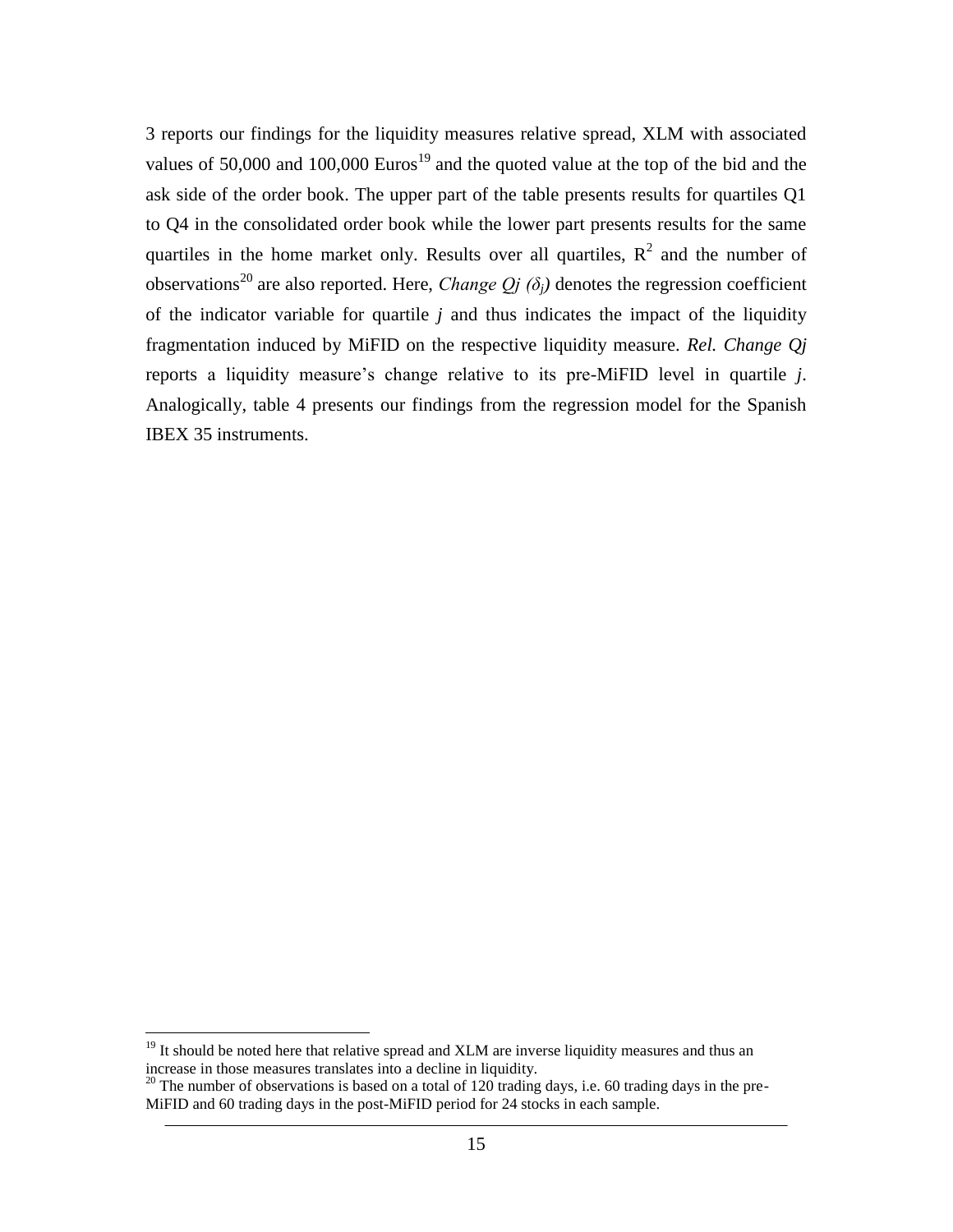|                             |            |             | <b>Consolidated</b> |               |               |
|-----------------------------|------------|-------------|---------------------|---------------|---------------|
|                             | Relative   | XI M        | XI M                | Ouoted        | Ouoted        |
|                             | Spread     | 50K         | 100K                | Value BB      | Value BA      |
| Change Q1 $(\delta$ 1)      | $-0.60**$  | $-1.64$ **  | $-2.37$ **          | $-1121.69$ ** | $-1060.11$ ** |
| Rel. Change Q1              | $-12.05\%$ | $-12.74%$   | $-11.31%$           | $-89.94\%$    | $-89.37\%$    |
| Change $Q2(82)$             | $-2.99$ ** | $-4.70$ **  | $-7.38$ **          | $-351.51$ **  | $-342.34$ **  |
| Rel. Change Q2              | $-18.70\%$ | $-24.59%$   | $-35.23%$           | $-81.97\%$    | $-81.36%$     |
| Change $Q3($ $\delta$ 3 $)$ | $-2.54$ ** | $-4.36$ **  | $-12.76$ **         | $-11.79$ **   | $-15.49$ **   |
| Rel. Change Q3              | $-24.67\%$ | $-14.86%$   | $-28.06\%$          | $-27.89%$     | $-33.42\%$    |
| Change $Q_4(\delta_4)$      | $-3.97$ ** | $-14.95$ ** | $-38.11$ **         | $-71.56$      | $-11.76$ **   |
| Rel. Change Q4              | $-32.75%$  | $-46.80\%$  | $-58.69%$           | $-59.97\%$    | $-40.62%$     |
| Change All Quartiles        | $-2.10$ ** | $-5.13$ **  | $-12.65$ **         | $-301.73$ **  | $-282.13$ **  |
| Rel. Change All Quartiles   | $-24.66\%$ | $-30.70\%$  | $-43.12%$           | $-85.73%$     | $-84.83%$     |
| R <sub>2</sub>              | 0.30       | 0.25        | 0.21                | 0.12          | 0.13          |
| No. of Observations         | 2880       | 2880        | 2880                | 2880          | 2880          |

|                           |            |             | <b>Home Market</b> |               |               |
|---------------------------|------------|-------------|--------------------|---------------|---------------|
|                           | Relative   | XI M        | XLM                | Ouoted        | <b>Ouoted</b> |
|                           | Spread     | 50K         | 100K               | Value BB      | Value BA      |
| Change Q1 $(\delta$ 1)    | $0.64$ **  | $0.83$ **   | 0.38               | $-1009.37$ ** | $-939.12$ **  |
| Rel. Change Q1            | 6.76%      | 22.97%      | 26.60%             | $-91.53%$     | $-90.86%$     |
| Change $Q2(82)$           | $-1.65$ ** | $-2.12$ **  | $-4.43$ **         | $-345.10$ **  | $-334.90$ **  |
| Rel. Change Q2            | $-1.70%$   | $-2.56%$    | $-16.50%$          | $-84.18%$     | $-83.40%$     |
| Change $Q3(83)$           | $-1.28$ ** | $-1.02$     | $-7.14$ **         | $-13.52$ **   | $-17.33$ **   |
| Rel. Change Q3            | $-12.64%$  | 4.36%       | $-6.73%$           | $-33.51\%$    | $-38.81%$     |
| Change $Q_4(\delta_4)$    | $-2.67$ ** | $-10.96$ ** | $-31.26$ **        | $-71.69$      | $-16.05$ **   |
| Rel. Change Q4            | $-22.67\%$ | $-33.46%$   | $-47.32%$          | $-64.21%$     | $-46.08\%$    |
| Change All Quartiles      | $-0.91$ ** | $-2.17$ **  | $-8.13$ **         | $-286.82$ **  | $-266.46$ **  |
| Rel. Change All Quartiles | $-11.39\%$ | $-12.00\%$  | $-25.97\%$         | $-87.64%$     | $-86.64%$     |
| R <sub>2</sub>            | 0.26       | 0.19        | 0.17               | 0.14          | 0.14          |
| No. of Observations       | 2880       | 2880        | 2880               | 2880          | 2880          |

\* / \*\* significant at 95 / 99 percent level

#### **Table 3: Liquidity change with controls for trade volume, price level, volatility and tick size for EURO STOXX instruments**

For the EURO STOXX instruments, an increase in liquidity, measured in terms of relative spreads and XLM, can be observed for the consolidated order book across all quartiles. For instance, for the total sample spreads narrow by 24.66 % and the XLM for a roundtrip of 50,000 Euros and 100,000 Euros reduces by 30.70 % and 43.12 % respectively. Nevertheless, the value quoted at the top of the order book reduces by 85.73 % and 84.83 % for the bid and the ask side respectively, which represents a decrease in the thickness of the order book's top. This finding is primarily driven by a strong reduction of tick sizes which most markets experienced between the pre-MiFID and post-MiFID observation period based on a European harmonization of tick sizes [36]. Therefore, limit orders can be quoted with a higher granularity resulting in a more even distribution of orders across different limits in the book. As the coefficients of the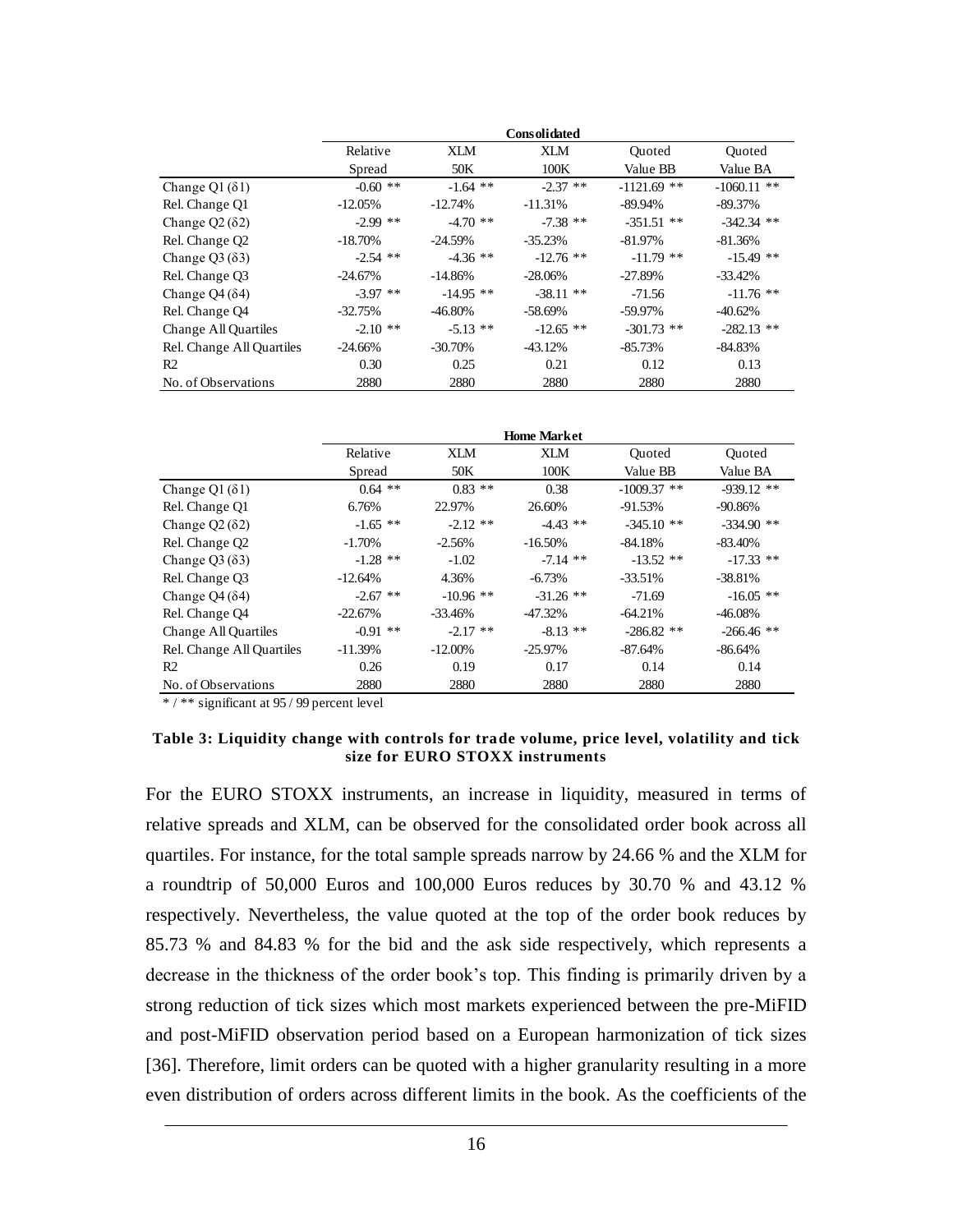indicator variable in our regressions are throughout negative, statistical inference suggests a highly significant positive impact of the MiFID induced competition between markets and the consequent fragmentation on overall liquidity for the total sample and the investigated quartiles.

When considering a stock's home market solely, the increase in liquidity is pronounced less intensively, but still present. For instance, while for the consolidated order book relative spreads for the entire sample reduce by 24.66 %, for the home market a decrease of merely 11.39 % is observable. Those findings stress the contribution to overall liquidity of the new competitors, i.e. coming from markets other than a stock's respective home market. In our regression model for most quartiles and the entire sample, a statistically significant positive impact of market fragmentation on a stock's home market liquidity can be derived with one exception found in Q1.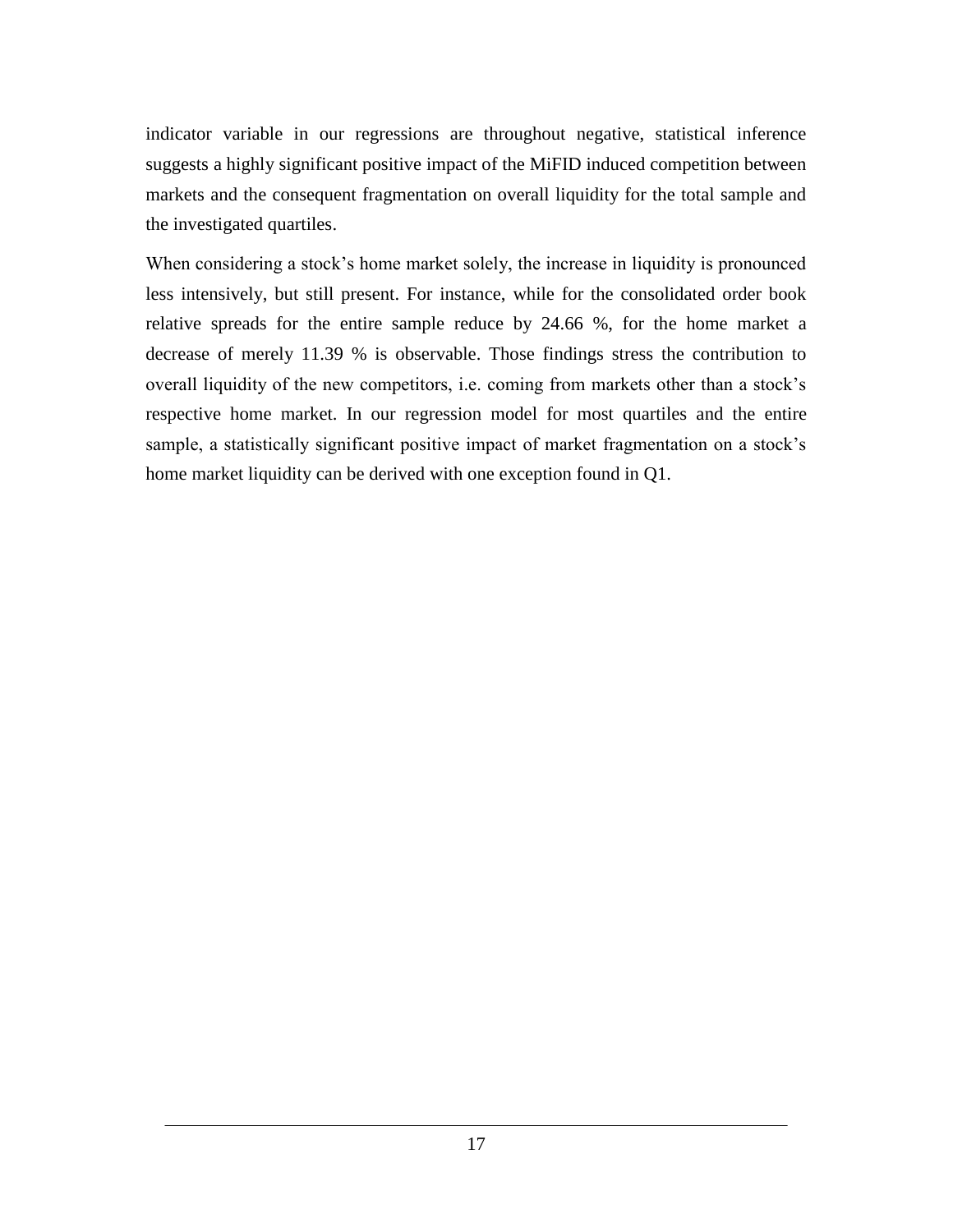|                              |            |           | <b>Consolidated</b> |              |              |
|------------------------------|------------|-----------|---------------------|--------------|--------------|
|                              | Relative   | XLM       | XLM                 | Ouoted       | Ouoted       |
|                              | Spread     | 50K       | 100K                | Value BB     | Value BA     |
| Change Q1 $(\delta$ 1)       | $-0.29$    | $-0.69$   | $-1.04$             | $-178.57$ ** | $-186.53$ ** |
| Rel. Change Q1               | $-4.61%$   | $-0.15%$  | 3.21%               | $-78.74%$    | -78.85%      |
| Change $Q2(82)$              | $2.16$ **  | $1.54$ ** | 0.42                | $-25.34$ **  | $-21.84$ **  |
| Rel. Change Q2               | 10.12%     | 8.92%     | 7.74%               | $-55.67\%$   | $-52.34%$    |
| Change $Q3(83)$              | $3.09$ **  | $4.25$ ** | $5.36$ **           | $-9.93$ **   | $-6.16$ **   |
| Rel. Change Q3               | 26.26%     | 33.05%    | 34.53%              | $-46.27%$    | $-40.93\%$   |
| Change Q4 $($ $\delta$ 4 $)$ | $-2.14$ ** | $1.84$ ** | $6.90**$            | $-152.08$ ** | $-143.78$ ** |
| Rel. Change Q4               | $-10.28%$  | 10.58%    | 24.97%              | $-83.94\%$   | $-82.08%$    |
| Change All Quartiles         | $0.85*$    | $2.44$ ** | $4.24$ **           | $-143.42$ ** | $-141.66$ ** |
| Rel. Change All Quartiles    | 4.96%      | 15.68%    | 21.75%              | $-75.01\%$   | -73.98%      |
| R <sub>2</sub>               | 0.20       | 0.28      | 0.30                | 0.47         | 0.47         |
| No. of Observations          | 2880       | 2880      | 2880                | 2880         | 2880         |

|                           |            |           | <b>Home Market</b> |              |               |
|---------------------------|------------|-----------|--------------------|--------------|---------------|
|                           | Relative   | XI M      | XLM                | Ouoted       | <b>Ouoted</b> |
|                           | Spread     | 50K       | 100K               | Value BB     | Value BA      |
| Change Q1 $(δ1)$          | 0.02       | $-0.35$   | $-0.55$            | $-173.53$ ** | $-178.81$ **  |
| Rel. Change Q1            | $-0.09\%$  | 3.80%     | 8.20%              | $-78.21%$    | -77.98%       |
| Change $Q2(82)$           | $2.45**$   | $2.10**$  | 1.24               | $-25.74$ **  | $-22.52$ **   |
| Rel. Change Q2            | 12.46%     | 11.94%    | 11.16%             | $-56.21%$    | $-53.12%$     |
| Change $Q3(83)$           | $3.25$ **  | $5.24$ ** | $6.29$ **          | $-11.10$ **  | $-8.08$ **    |
| Rel. Change Q3            | 27.55%     | 38.11%    | 37.73%             | $-48.44%$    | $-44.43%$     |
| Change $Q_4(\delta_4)$    | $-1.92$ ** | $2.76$ ** | $8.16**$           | $-152.61$ ** | $-145.21$ **  |
| Rel. Change Q4            | $-9.22\%$  | 14.06%    | 28.70%             | $-84.51%$    | $-83.18%$     |
| Change All Quartiles      | $1.09$ **  | $3.12**$  | $5.09$ **          | $-142.30$ ** | $-140.39$ **  |
| Rel. Change All Quartiles | 6.87%      | 19.58%    | 25.37%             | $-75.03\%$   | $-74.01%$     |
| R <sub>2</sub>            | 0.20       | 0.28      | 0.30               | 0.48         | 0.47          |
| No. of Observations       | 2880       | 2880      | 2880               | 2880         | 2880          |

\* / \*\* significant at 95 / 99 percent level

#### **Table 4: Liquidity change with controls for trade volume, price level, volatility and tick size for Spanish IBEX 35 instruments**

For the Spanish IBEX 35 instruments results as given in table 4 are contrary to those for the EURO STOXX. In the consolidated order book, the liquidity measures relative spread and XLMs increase for the entire sample by 4.96 %, 15.68 % and 21.75 % respectively which translates into a decline in overall liquidity available to investors in Spanish blue chips. Again, quoted values at the top of the order book experience a strong decrease which can mainly be attributed to tick size reductions. Most regression coefficients for the indicator variable are measured to be different from zero at a significant level, but contrary to our EURO STOXX findings coefficients are regularly estimated to be positive. In the regressions for relative spread and XLM, those positive coefficients indicate a negative impact on liquidity in the comparison of the pre-MiFID and the post-MiFID period.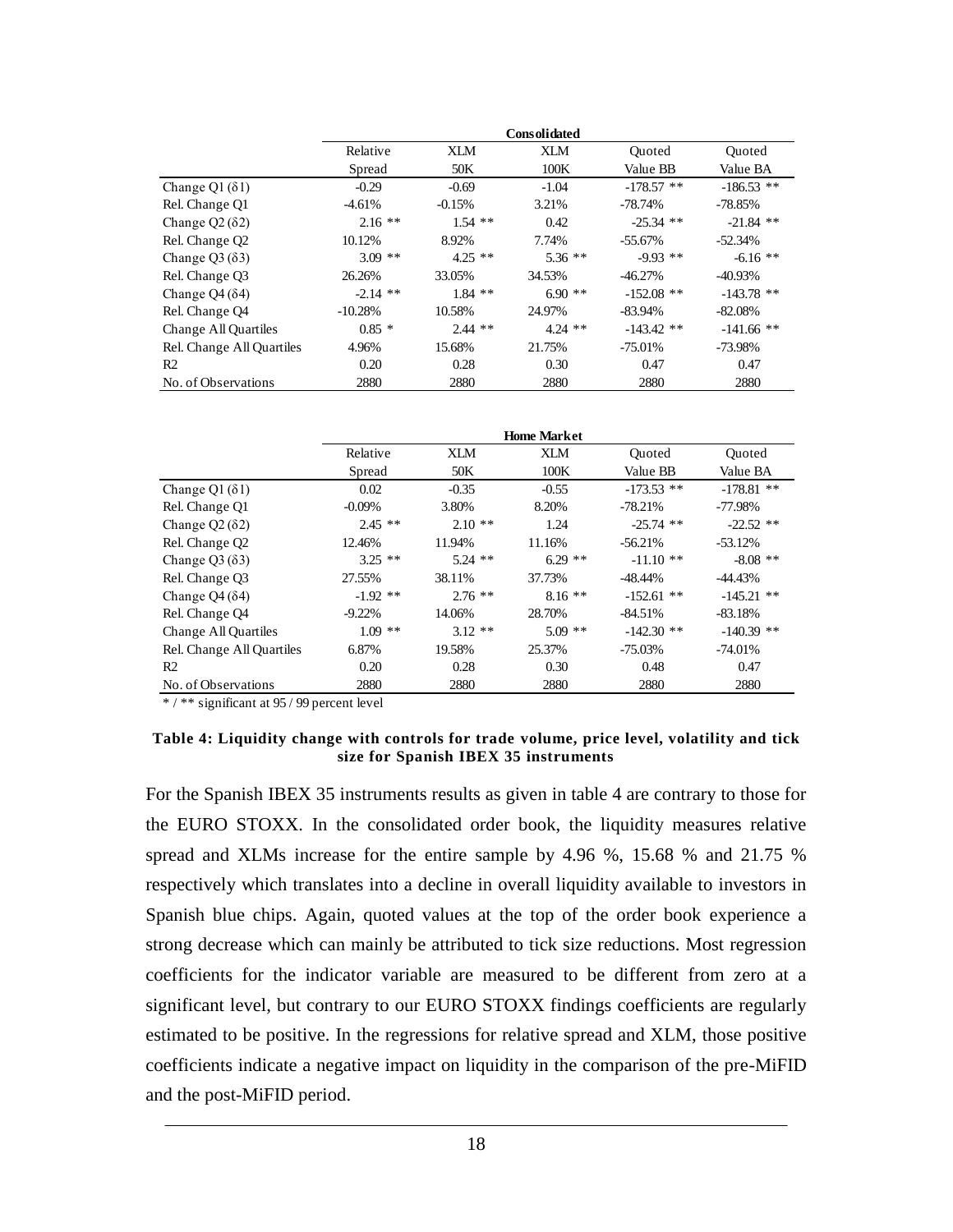Similar observations can be made when considering the Spanish home market solely. Since fragmentation in IBEX 35 stocks was shown to be less intense than for EURO STOXX instruments, differences in the results for the consolidated order book and the home market are less pronounced here. Between our observation periods liquidity in terms of relative spreads and the 50,000 Euro and 100,000 Euro XLM deteriorates by 6.87 %, 19.58 % and 25.37 % respectively for the entire sample. Quoted value declines by 75.03 % on the bid side and 74.01 % on the ask side of the order book. Statistical significance of the indicator variables' coefficient can be verified in most cases except for the regressions on relative spread and XLMs in Q1 and the regression on XLM 100K in Q2. As in the consolidated order book, signs on the coefficients are ambiguous across quartiles but are reported positive for the entire sample. This indicates a negative impact on market liquidity in Spanish blue chip stocks when comparing the pre-MiFID to the post-MiFID observation period.

In summary, while for EURO STOXX instruments a significant positive liquidity effect can be observed between both sample periods, results for the less fragmented Spanish equity market indicate a significant decline in liquidity. A significant decrease in quoted value at the top of the book has been reported for both instances which can be attributed to tick size reductions, i.e. a change in market parameters.

## **6 Conclusions**

The Competition and fragmentation in European electronic financial markets triggered by the introduction of MiFID has significantly changed the way equities are traded in the European landscape. While before MiFID, trading activity in Europe was highly concentrated on a stock's home market, competition between markets has been promoted since the directive has to be applied at the end of 2007. Mostly MTFs have lured order flow in European blue chip stocks from the incumbent electronic exchanges which until then faced few or no competitors at all.

The new competition was indeed appreciated by many in the equity market, but at the same time concerns over liquidity fragmentation and lowered market quality arose among investors. As liquidity and the cost of capital are negatively correlated those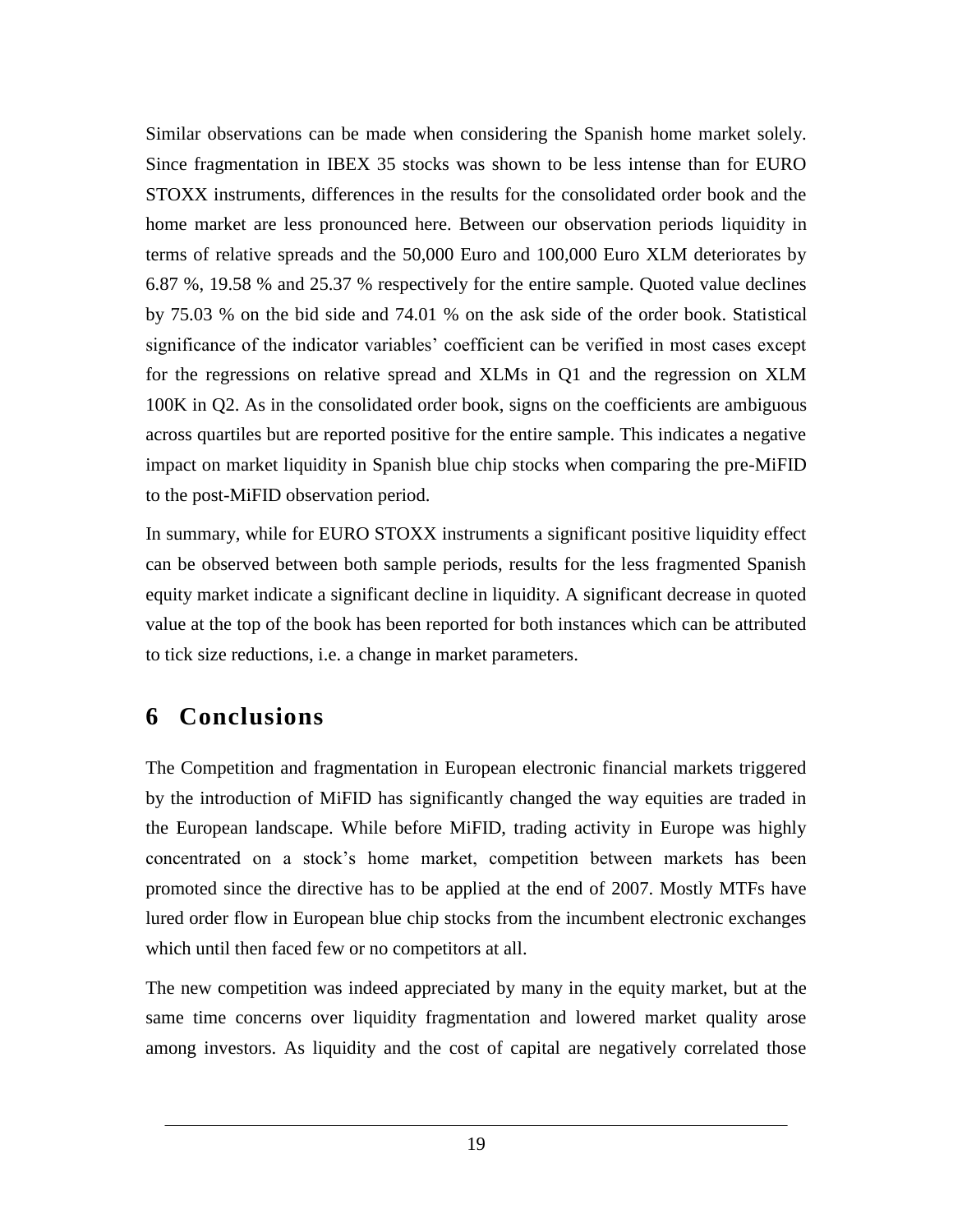concerns must not be limited to investors, but also issuers need to be aware of potential effects resulting from a fragmented European trading landscape.

This paper addresses the impact that competition and market fragmentation in electronic financial markets has on a stock's liquidity and thereby on cost of capital. For this purpose two distinct samples of stocks have been examined before and after the introduction of the new competition triggered by MiFID. The main difference in the characteristics of those samples is the degree of fragmentation: The first sample consists exclusively of non-Spanish EURO STOXX instruments which in the post-MiFID era are traded actively in multiple markets, the home market and several MTFs, and thus exhibit a relatively high degree of market fragmentation. The other sample features stocks from the Spanish blue chip index IBEX 35. Mainly due to infrastructural issues, trading is still highly concentrated on the home market in the post-MiFID era for those Spanish stocks and therefore this sample exhibits a low degree of fragmentation.

Order book snapshots for the sample stocks have been considered to estimate the means of various liquidity variables in an observation period before and after the introduction of competition triggered by MiFID. Results from panel regression models indicate a contrary development of liquidity in EURO STOXX and Spanish IBEX 35 stocks. For the former, a significant positive liquidity effect in the home market and a virtual order book consolidating multiple markets can be found between the observation periods. In our model, those changes can be attributed to the positive effect of competition. This positive impact competition and the resulting fragmentation has on liquidity can be split up into two parts. A direct effect arises from the mere existence of new electronic trading venues in which liquidity is collected. In our sample those new trading venues contribute to the liquidity improvements in the consolidated order book. The other part can be referred to as an indirect home market effect. As pointed out in some former academic work on fragmentation in the US, the competition for order flow between traders in different markets is one potential explanation for our findings in the home market. In order to attract order flow in form of marketable orders to their market and thus increase the probability of execution, traders are tempted to post more aggressive quotes in a competitive environment. Those results are encouraged by the fact, that for the Spanish stocks in our sample, a significant negative liquidity effect is observable.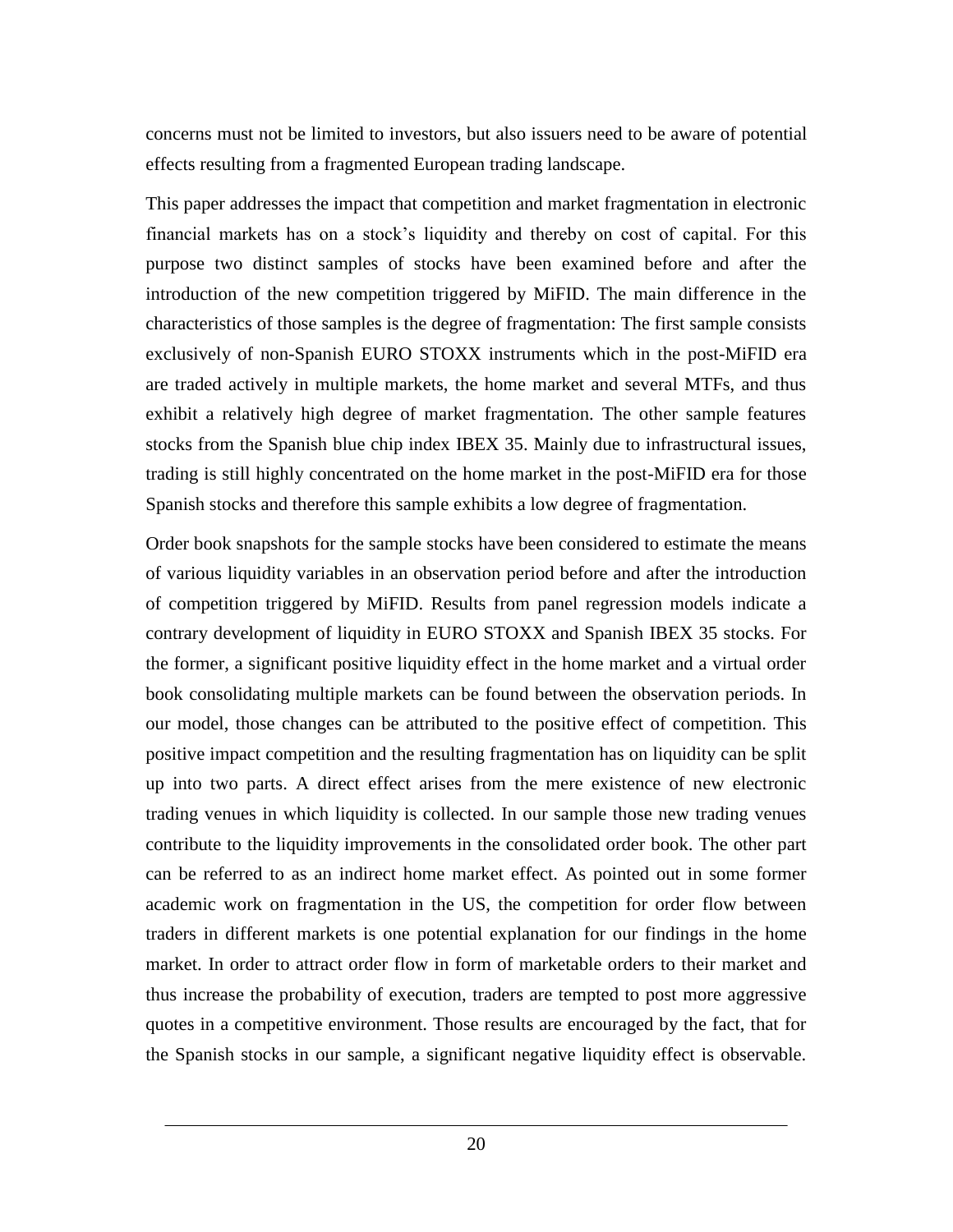During the same period those stocks experienced little competition between markets resulting in a low degree of fragmentation.

Certain limitations arise from the study setup and factors that the authors cannot have an influence on. Most MTFs did not launch their trading services from day one of the post-MiFID era, but delayed their start to a later point in time and thus fragmentation increased steadily over time. In order to capture a high degree of fragmentation we considered a very recent post-MiFID observation period away from the actual introduction. Given the long period between pre-MiFID and post-MiFID observations other incidents may have affected the markets under investigation, e.g. the Lehman Brothers' bankruptcy and the financial crisis thereafter. Moreover, most markets have experienced a deliberate reduction of tick sizes which affects quoted volumes at the best bid and offer in a stock's order book. Nevertheless, this effect of new market design parameters had no negative influence on the total available liquidity.

Concluding, the study at hand presented empirical evidence that competition and market fragmentation among electronic financial markets in Europe has lead to higher market quality in terms of liquidity.

The results provide relevant input for market participants in Europe and the European Commission as the Commission is currently in the process of an intensive MiFID Review where a new draft of a Directive is expected in early 2011.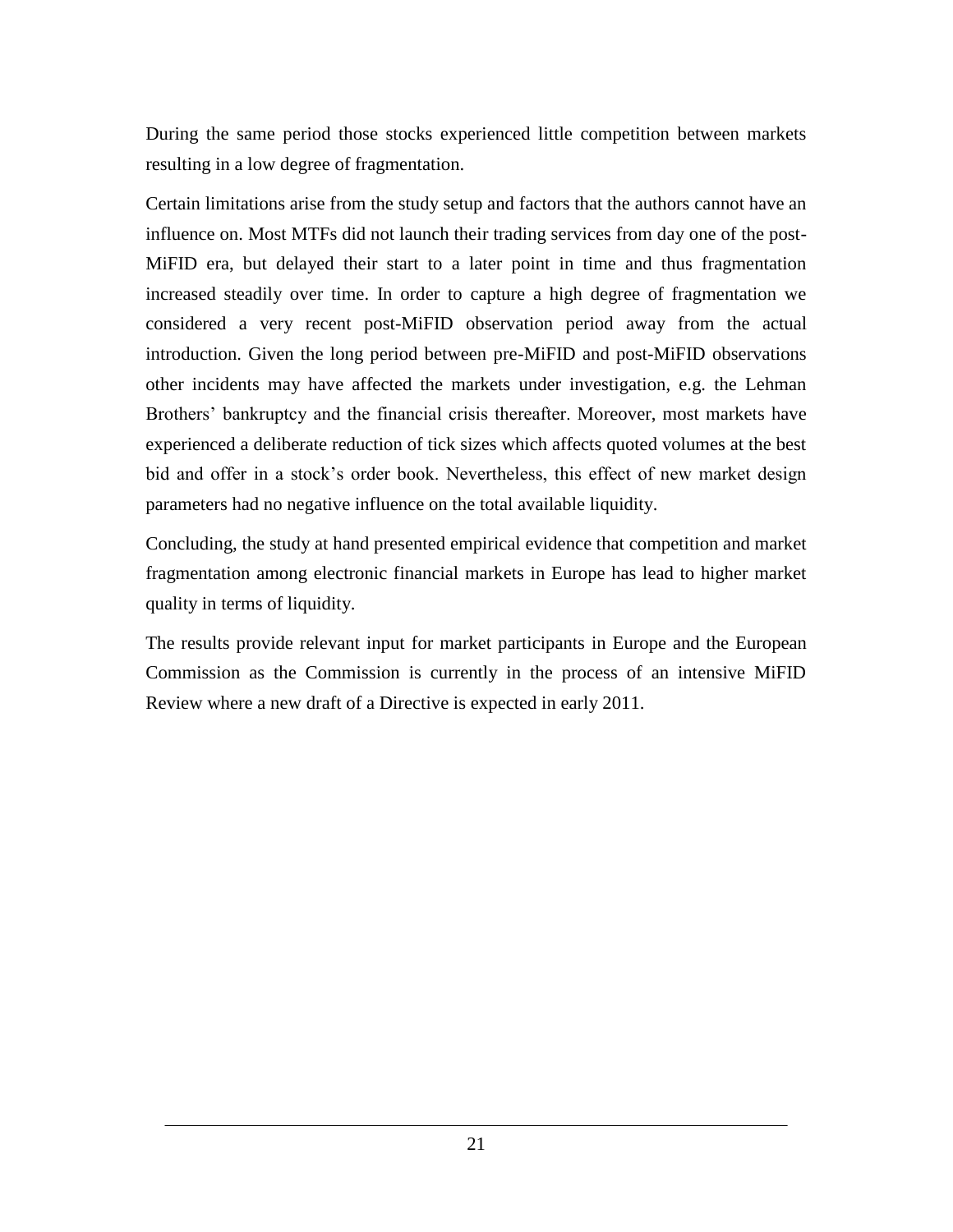## **References**

[1] European Union (2004), Markets in Financial Instruments Directive, Directive 2004/39/EC of the European Parliament and of the Council.

[2] European Commission (2006a), "COMMISSION DIRECTIVE 2006/73/EC of 10 August 2006 implementing Directive 2004/39/EC of the European Parliament and of the Council as regards organisational requirements and operating conditions for Investment Firms and defined terms for the purposes of that Directive", Commission of the European Communities, released September  $2<sup>nd</sup>$ .

[3] European Commission (2006b), "COMMISSION REGULATION (EC) No 1287/2006 of 10 August 2006 implementing Directive 2004/39/EC of the European Parliament and of the Council as regards recordkeeping obligations for Investment Firms, transaction reporting, market transparency, admission of financial instruments to trading, and defined terms for the purposes of that Directive", Commission of the European Communities, released September  $2<sup>nd</sup>$ .

[4] Hallam, Nicholas, and Nick Idelson, (2003), Breaking the Barriers - A Technological Study of the Obstacles to Pan-European Best Execution in Equities. Tech. rep., Traderserve Limited.

[5] Domowitz, Ian (2002), Liquidity, Transaction Costs, and Reintermediation in Electronic Markets, Journal of Financial Services Research 22 1&2: pp. 141-157.

[6] CESR (2010), *MiFID Database*, Committee of European Securities Regulators, URL: http://mifiddatabase.cesr.eu/.

[7] Domowitz, I., Glen, J., Madhavan, A. (2001), Liquidity, Volatility and Equity Trading Costs across Countries and over Time, International Finance 4(2), 221-255.

[8] Hamilton, James L., 1979, Marketplace fragmentation, competition, and the efficiency of the stock exchange, Journal of Finance 34, 171–187.

[9] Barclay, Michael J., Terrence Hendershott, and Timothy D. McCormick, (2003), Competition among trading venues: Information and trading on electronic communications networks, Journal of Finance 58, 2637–2666.

[10] Bessembinder, Hendrik, (2003), Quote-based competition and trade execution costs in NYSE-listed stocks, Journal of Financial Economics 70, 385–422.

[11] Fink, Jason D., Kristin Fink, and James P. Weston, (2004), Competition on the Nasdaq and the growth of electronic communication networks, Journal of Banking & Finance 30, 2537–2559.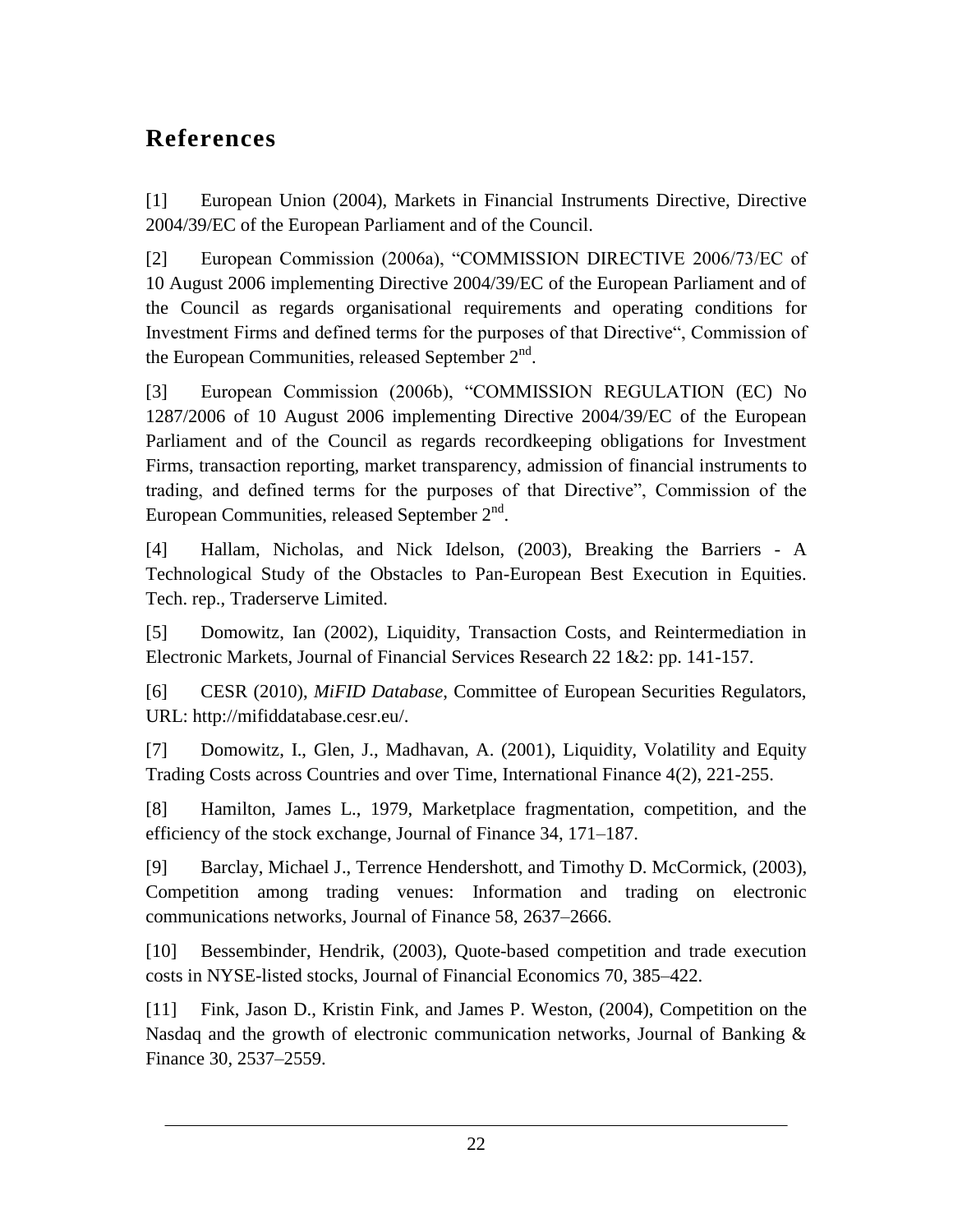[12] Battalio, Robert, Brian Hatch, and Robert H. Jennings, (2004), Towards a National Market System for U.S. exchange-listed equity options, Journal of Finance 54, 933–962.

[13] Mayhew, Stewart, (2002), Competition, market structure and bid-ask spreads in stock option markets, Journal of Finance 57, 931–958.

[14] Boehmer, B., Boehmer, E., 2002. Trading your neighbor's ETFs: Competition of fragmentation? Working paper, NYSE and University of Georgia, June 11, 2002.

[15] DeFontnouvelle, Patrick, Raymond P.H. Fishe, and Jeffrey H. Harris, (2003), The behavior of bid-ask spreads and volume in options markets during the competition for listings in 1999, Journal of Finance 58, 2437–2464.

[16] Foucault, Thierry and Albert J. Menkveld, (2008), Competition for Order Flow and Smart Order Routing Systems, Journal of Finance 63, 119-158.

[17] Hendershott, Terrence, and Charles M. Jones, (2005), Island goes dark: Transparency, fragmentation, and regulation, Review of Financial Studies 18, 743–793.

[18] Degryse, (2009), Competition between financial markets in Europe: What can be expected from MiFID?, Financial Market and Portfolio Management 23 (1), pp. 93-103.

[19] Chlistalla, Michael; Lutat, Marco: The Impact of new Execution Venues on European Equity Markets' Liquidity – The Case of Chi-X, In: Value Creation in E-Business Management, 15th Americas Conference on Information Systems AMCIS 2009; SIGeBIZ track, Springer LNBIP, pp. 218-230.

[20] ThomsonReuters (2009), *2009 Market Share Reports*, available at: http://thomsonreuters.com/content/financial/pdf/s\_and\_t/MarketShareReports\_2009.xls

[21] Financial Times (2010b), *Spain opens up market reform consultation*, Mark Mulligan, February 15, http://www.ft.com/cms/s/0/10f843be-1a36-11df-b4ee-00144feab49a.html

[22] Thomson Reuters (2010), *Tick History*, https://tickhistory.ThomsonReuters .com

[23] Gomber, P., Schweickert, U. & Theissen, E. (2004), *Zooming in on Liquidity*, EFA 2004, Maastricht Meetings Paper No. 1805.

[24] Irvine, P.J., Benston, G.J. & Kandel, E. (2000), *Liquidity Beyond the Inside Spread: Measuring and Using Information in the Limit Order Book*, Working Paper, Emory University and Hebrew University.

[25] Petersen, M. A. (2009), *Estimating Standard Errors in Finance Panel Data Sets: Comparing Approaches.* Review of Financial Studies 22(1), 435-480.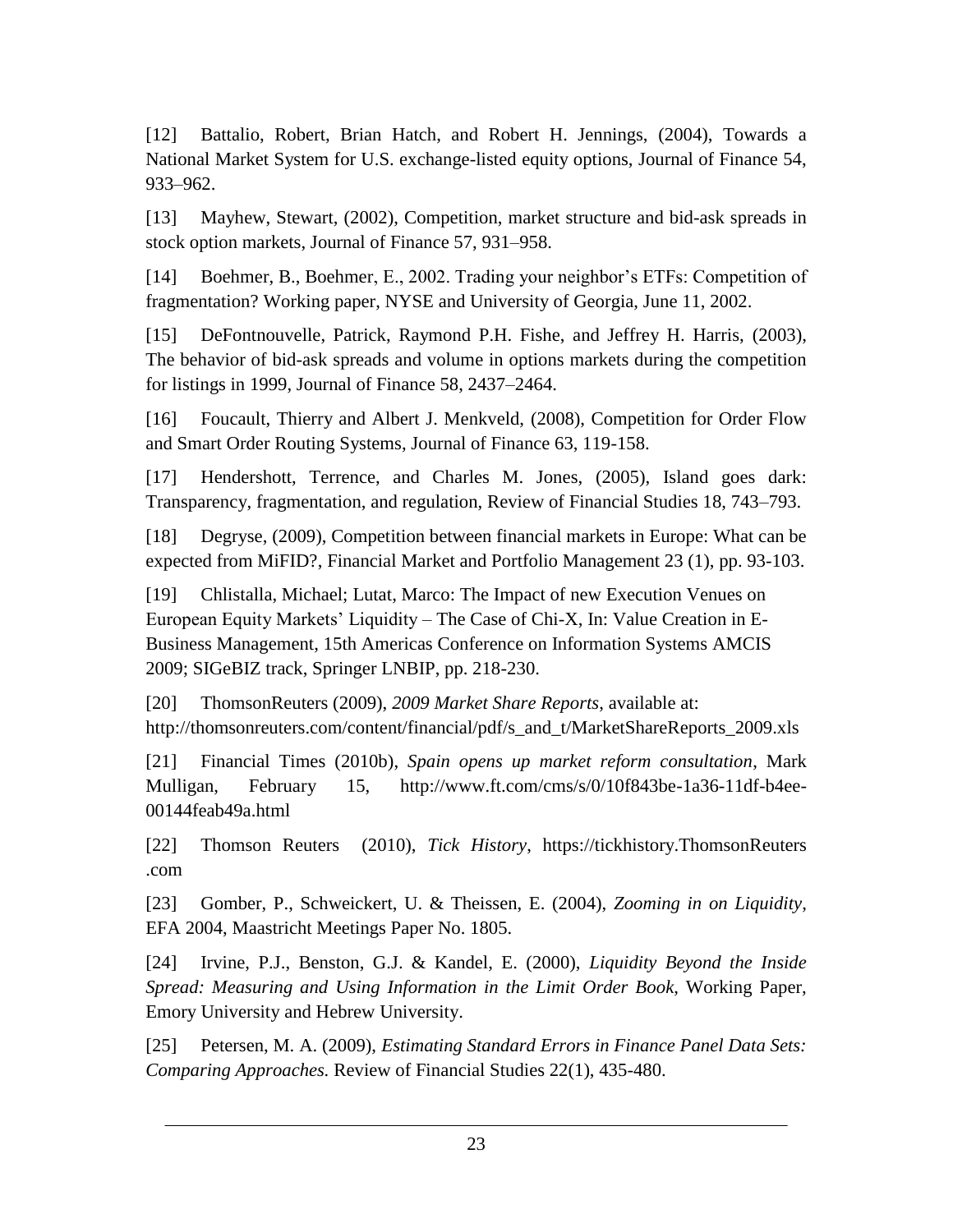[26] Thompson, B. (2006), *Foundations of behavioral statistics: An insight-based approach,* Guilford.

[27] Cameron, A. C., Gelbach, J. B. & Miller, D. L. (2006), *Robust Inference with Multi-Way Clustering,* NBER Working Paper No. T0327.

[28] Stoll, H.R. (2000), *Friction*, Journal of Finance 55(4), 1479-1514.

[29] Chordia, T., Roll, R. & Subrahmanyam, A. (2000), *Commonality in Liquidity*, Journal of Financial Economics 56, 3–28.

[30] Hasbrouck, J. & Seppi, D.J. (2001), *Common Factors in Prices, Order Flows and Liquidity,* Journal of Financial Economics 59, 383-411.

[31] Huberman, G. & Halka, D. (2001), *Systematic Liquidity*. Journal of Financial Research 24, 161–178.

[32] Battalio, R., Hatch, R. & Jennings, R. (2004), *Toward a National Market System for U.S. Exchange-Listed Equity Options*, The Journal of Finance, 59 (2), pp. 933-962.

[33] Forbes (2007), *IBEX-35 Technical Advisory Committee to reinstate Endese in index Oct 23*, October 10, http://www.forbes.com/feeds/afx/2007/10/ 10/afx4206433.html

[34] Fidessa (2010a), *Fidessa Fragmentation Index*, Fidessa Group plc, http://fragmentation.fidessa.com/

[35] Fidessa (2010b), *Weekly FFI*, Fidessa Group plc, http://fragmentation.fidessa.com/stats/

[36] FESE (2010), Tick Size regimes, http://www.fese.be/en/?inc=cat&id=34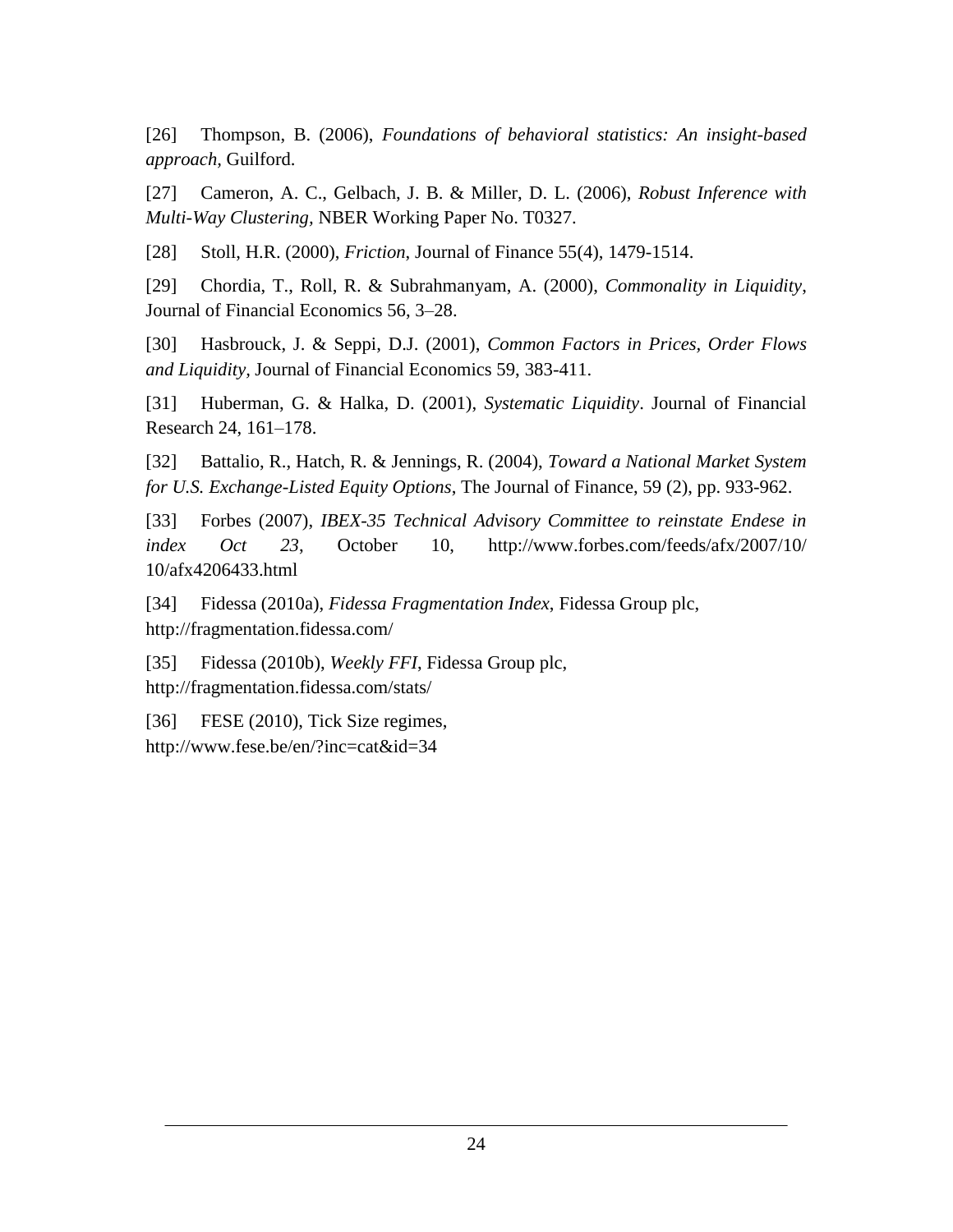## **Appendix**

|                |                        |              | pre-MiFID    |           |              |           | post-MiFID |           |            |
|----------------|------------------------|--------------|--------------|-----------|--------------|-----------|------------|-----------|------------|
|                |                        | mean         | <b>SD</b>    | min       | max          | mean      | <b>SD</b>  | min       | max        |
| Q1             | <b>Relative Spread</b> | 5.95         | 1.87         | 2.66      | 13.09        | 6.36      | 3.12       | 2.46      | 14.25      |
|                | XLM 50K                | 7.24         | 2.59         | 3.38      | 17.34        | 8.91      | 4.89       | 3.23      | 21.37      |
|                | XLM 100K               | 8.67         | 3.63         | 4.21      | 21.62        | 10.98     | 6.12       | 4.02      | 27.40      |
|                | <b>Ouoted Value BB</b> | 1,080,647.00 | 1,143,282.00 | 37,864.95 | 7,304,534.00 | 91,499.20 | 94,743.01  | 23,956.60 | 506,935.80 |
|                | Quoted Value BA        | 1,028,352.00 | 1,119,209.00 | 39,817.58 | 6,984,099.00 | 94,042.55 | 97,374.31  | 22,387.57 | 530,866.50 |
|                | Volume (shares in mn)  | 14.90        | 16.50        | 0.74      | 149.00       | 13.40     | 14.30      | 0.49      | 174.00     |
| Q2             | <b>Relative Spread</b> | 9.16         | 2.52         | 4.64      | 20.54        | 9.00      | 3.03       | 3.23      | 22.73      |
|                | XLM 50K                | 14.14        | 5.18         | 6.18      | 34.75        | 13.78     | 5.22       | 5.96      | 32.13      |
|                | <b>XLM 100K</b>        | 21.52        | 11.33        | 8.21      | 65.84        | 17.97     | 6.45       | 8.46      | 38.49      |
|                | Quoted Value BB        | 230, 205.40  | 414,718.80   | 14,550.94 | 3,718,967.00 | 36,428.96 | 16,680.50  | 15,764.90 | 110,994.40 |
|                | Quoted Value BA        | 230,355.60   | 329,899.60   | 20,606.46 | 2,361,173.00 | 38,245.34 | 17,428.72  | 14,813.87 | 96,655.69  |
|                | Volume (shares in mn)  | 2.32         | 2.04         | 0.20      | 14.50        | 2.32      | 1.90       | 0.21      | 17.20      |
| Q <sub>3</sub> | Relative Spread        | 13.03        | 4.08         | 4.29      | 30.23        | 11.38     | 3.44       | 5.20      | 22.83      |
|                | XLM 50K                | 20.64        | 6.49         | 8.34      | 43.78        | 21.55     | 11.64      | 7.08      | 74.26      |
|                | <b>XLM 100K</b>        | 33.68        | 16.52        | 11.65     | 114.45       | 31.41     | 21.21      | 8.71      | 131.20     |
|                | <b>Ouoted Value BB</b> | 41,368.08    | 27,093.36    | 14,722.97 | 294,717.90   | 27,506.81 | 10,806.78  | 8,608.87  | 85,362.94  |
|                | <b>Ouoted Value BA</b> | 45,773.82    | 56,420.00    | 11,868.94 | 952,088.70   | 28,008.09 | 13,065.02  | 7,676.01  | 147,339.00 |
|                | Volume (shares in mn)  | 0.65         | 0.58         | 0.08      | 4.03         | 0.44      | 0.33       | 0.04      | 3.01       |
| Q <sub>4</sub> | <b>Relative Spread</b> | 16.01        | 4.66         | 6.76      | 37.67        | 12.38     | 2.74       | 5.89      | 22.66      |
|                | XLM 50K                | 33.75        | 11.28        | 13.25     | 84.11        | 22.46     | 6.80       | 11.54     | 47.94      |
|                | <b>XLM 100K</b>        | 61.21        | 27.81        | 19.40     | 230.95       | 32.24     | 10.65      | 17.35     | 75.49      |
|                | Quoted Value BB        | 50,116.10    | 262,878.20   | 8,452.73  | 4,928,217.00 | 17,937.28 | 5,413.46   | 6,386.73  | 61,929.81  |
|                | Quoted Value BA        | 34,414.70    | 34,061.83    | 8,764.46  | 427,861.30   | 18,556.14 | 5,266.27   | 6,059.69  | 51,282.13  |
|                | Volume (shares in mn)  | 0.50         | 0.33         | 0.06      | 2.68         | 0.69      | 0.85       | 0.06      | 6.95       |
| All            | Relative Spread        | 11.04        | 5.15         | 2.66      | 37.67        | 9.78      | 3.87       | 2.46      | 22.83      |
| Quartiles      | XLM 50K                | 18.95        | 12.09        | 3.38      | 84.11        | 16.67     | 9.46       | 3.23      | 74.26      |
|                | XLM 100K               | 31.27        | 25.95        | 4.21      | 230.95       | 23.15     | 15.55      | 4.02      | 131.20     |
|                | Quoted Value BB        | 350,584.30   | 754,914.50   | 8,452.73  | 7,304,534.00 | 43,343.06 | 56,227.88  | 6,386.73  | 506,935.80 |
|                | Quoted Value BA        | 334,723.90   | 712,234.50   | 8,764.46  | 6,984,099.00 | 44,713.03 | 57,887.80  | 6,059.69  | 530,866.50 |
|                | Volume (shares in mn)  | 4.60         | 10.20        | 0.06      | 149.00       | 4.22      | 9.02       | 0.04      | 174.00     |

**Table 5: Descriptive statistics for the EURO STOXX home market sample**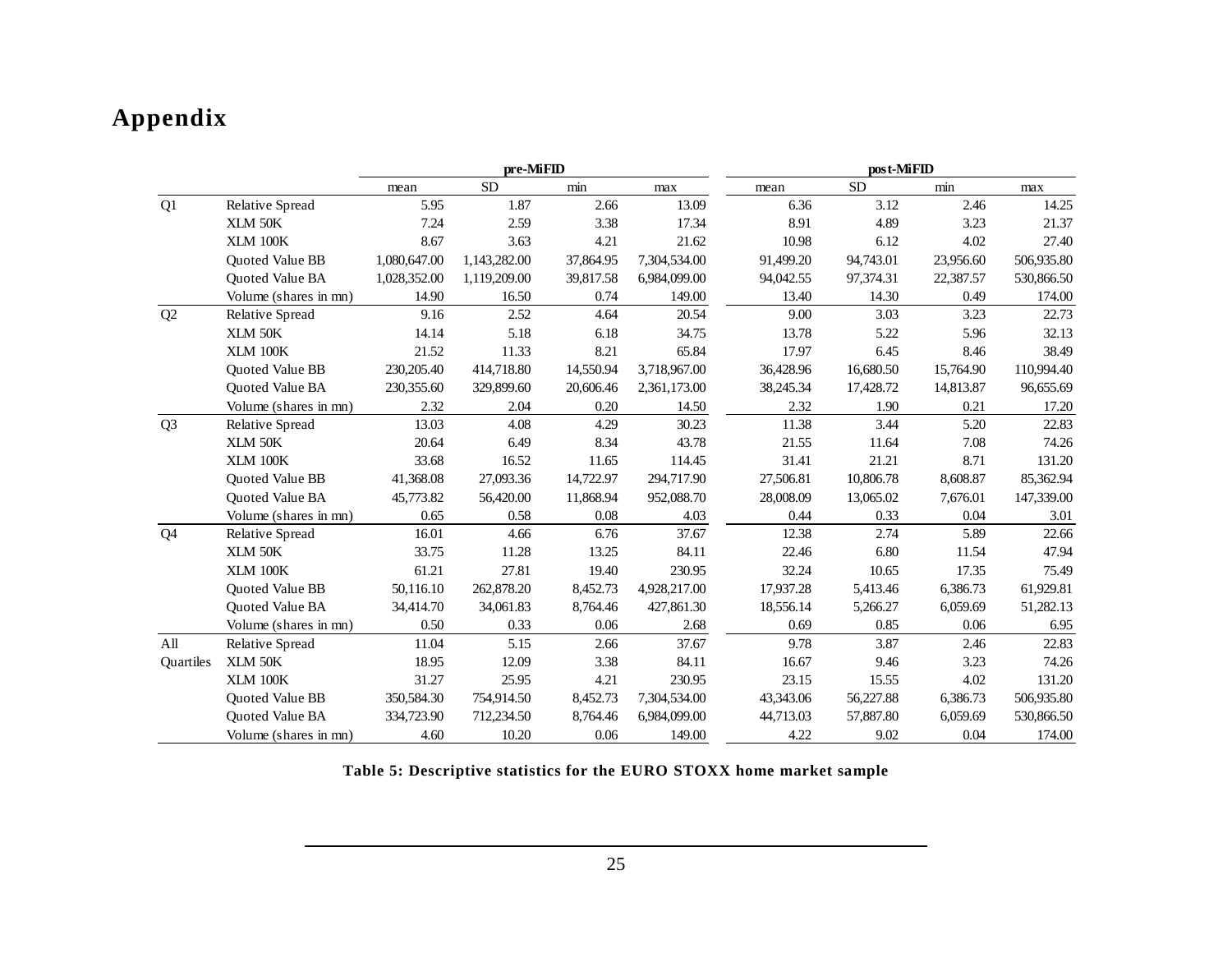|                  |                        |              | pre-MiFID    |           |              | post-MiFID |            |           |            |
|------------------|------------------------|--------------|--------------|-----------|--------------|------------|------------|-----------|------------|
|                  |                        | mean         | <b>SD</b>    | min       | max          | mean       | <b>SD</b>  | min       | max        |
| Q1               | Relative Spread        | 5.95         | 1.87         | 2.66      | 13.09        | 5.24       | 2.90       | 2.05      | 13.10      |
|                  | XLM 50K                | 7.24         | 2.59         | 3.38      | 17.34        | 6.32       | 3.91       | 2.63      | 17.41      |
|                  | XLM 100K               | 8.67         | 3.63         | 4.21      | 21.62        | 7.69       | 4.85       | 3.14      | 20.89      |
|                  | Quoted Value BB        | 1,080,647.00 | 1,143,282.00 | 37,864.95 | 7,304,534.00 | 108,718.40 | 114,096.90 | 21,623.98 | 681,508.50 |
|                  | <b>Ouoted Value BA</b> | 1,028,352.00 | 1,119,209.00 | 39,817.58 | 6,984,099.00 | 109,268.50 | 108,130.70 | 23,401.19 | 562,026.70 |
|                  | Volume (shares in mn)  | 14.90        | 16.50        | 0.74      | 149.00       | 18.50      | 20.20      | 0.75      | 249.00     |
| Q2               | Relative Spread        | 9.16         | 2.52         | 4.64      | 20.54        | 7.44       | 2.92       | 2.81      | 40.72      |
|                  | XLM 50K                | 14.14        | 5.18         | 6.18      | 34.75        | 10.67      | 3.79       | 4.45      | 32.09      |
|                  | XLM 100K               | 21.52        | 11.33        | 8.21      | 65.84        | 13.94      | 5.45       | 5.75      | 49.25      |
|                  | Quoted Value BB        | 230, 205.40  | 414,718.80   | 14,550.94 | 3,718,967.00 | 41,499.01  | 22,243.39  | 10,761.59 | 127,401.40 |
|                  | <b>Ouoted Value BA</b> | 230,355.60   | 329,899.60   | 20,606.46 | 2,361,173.00 | 42,948.56  | 22,224.66  | 12,004.17 | 115,851.30 |
|                  | Volume (shares in mn)  | 2.32         | 2.04         | 0.20      | 14.50        | 3.08       | 2.45       | 0.28      | 23.60      |
| Q <sub>3</sub>   | Relative Spread        | 13.03        | 4.08         | 4.29      | 30.23        | 9.81       | 2.97       | 4.26      | 21.00      |
|                  | XLM 50K                | 20.64        | 6.49         | 8.34      | 43.78        | 17.58      | 9.37       | 5.87      | 62.88      |
|                  | XLM 100K               | 33.68        | 16.52        | 11.65     | 114.45       | 24.23      | 14.06      | 7.32      | 83.61      |
|                  | Quoted Value BB        | 41,368.08    | 27,093.36    | 14,722.97 | 294,717.90   | 29,830.26  | 12,066.43  | 8,007.01  | 85,182.13  |
|                  | Quoted Value BA        | 45,773.82    | 56,420.00    | 11,868.94 | 952,088.70   | 30,478.28  | 14,885.12  | 9,647.11  | 148,185.00 |
|                  | Volume (shares in mn)  | 0.65         | 0.58         | 0.08      | 4.03         | 0.56       | 0.41       | 0.04      | 3.62       |
| Q <sub>4</sub>   | <b>Relative Spread</b> | 16.01        | 4.66         | 6.76      | 37.67        | 10.76      | 2.42       | 5.79      | 19.18      |
|                  | XLM 50K                | 33.75        | 11.28        | 13.25     | 84.11        | 17.96      | 4.88       | 9.31      | 36.89      |
|                  | <b>XLM 100K</b>        | 61.21        | 27.81        | 19.40     | 230.95       | 25.29      | 8.50       | 12.19     | 55.42      |
|                  | Quoted Value BB        | 50,116.10    | 262,878.20   | 8,452.73  | 4,928,217.00 | 20,062.52  | 8,455.20   | 6,455.17  | 90,120.88  |
|                  | Quoted Value BA        | 34,414.70    | 34,061.83    | 8,764.46  | 427,861.30   | 20,434.94  | 7,725.66   | 4,876.02  | 59,100.65  |
|                  | Volume (shares in mn)  | 0.50         | 0.33         | 0.06      | 2.68         | 0.86       | 1.02       | 0.08      | 7.79       |
| All              | <b>Relative Spread</b> | 11.04        | 5.15         | 2.66      | 37.67        | 8.31       | 3.54       | 2.05      | 40.72      |
| <b>Ouartiles</b> | XLM 50K                | 18.95        | 12.09        | 3.38      | 84.11        | 13.13      | 7.69       | 2.63      | 62.88      |
|                  | <b>XLM 100K</b>        | 31.27        | 25.95        | 4.21      | 230.95       | 17.79      | 11.59      | 3.14      | 83.61      |
|                  | Quoted Value BB        | 350,584.30   | 754,914.50   | 8,452.73  | 7,304,534.00 | 50,027.54  | 68,058.57  | 6,455.17  | 681,508.50 |
|                  | Quoted Value BA        | 334,723.90   | 712,234.50   | 8,764.46  | 6,984,099.00 | 50,782.56  | 65,688.69  | 4,876.02  | 562,026.70 |
|                  | Volume (shares in mn)  | 4.60         | 10.20        | 0.06      | 149.00       | 5.74       | 12.60      | 0.04      | 249.00     |

**Table 6: Descriptive statistics for the EURO STOXX sample's consolidated order books**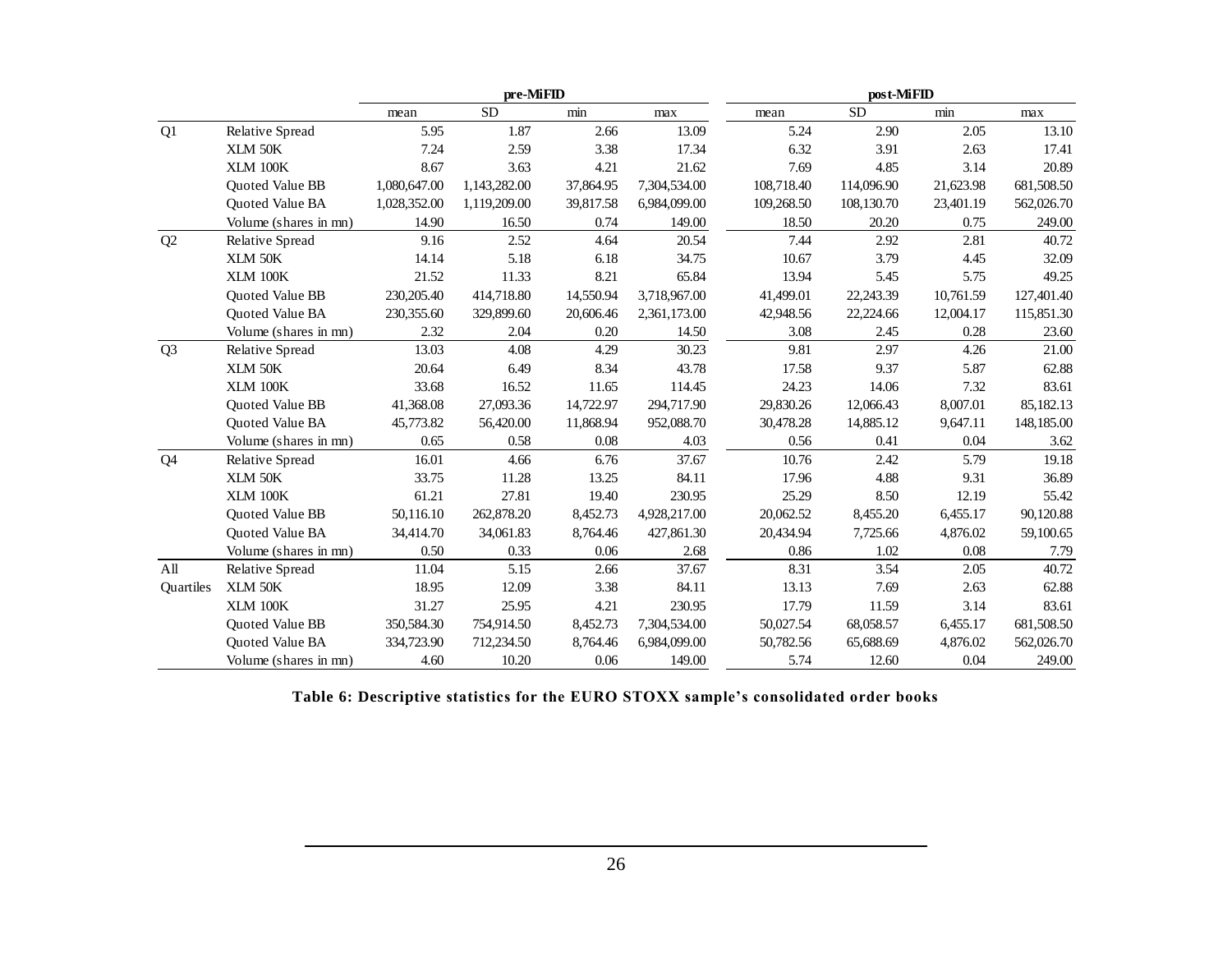|                  |                        |            | pre-MiFID  |           |              |            | post-MiFID |           |            |
|------------------|------------------------|------------|------------|-----------|--------------|------------|------------|-----------|------------|
|                  |                        | mean       | <b>SD</b>  | min       | max          | mean       | <b>SD</b>  | min       | max        |
| Q1               | Relative Spread        | 7.43       | 2.08       | 4.60      | 17.89        | 7.42       | 2.66       | 3.42      | 19.11      |
|                  | XLM 50K                | 8.93       | 3.29       | 4.82      | 24.43        | 9.26       | 3.31       | 3.78      | 22.59      |
|                  | <b>XLM 100K</b>        | 10.45      | 4.97       | 4.97      | 33.44        | 11.30      | 4.22       | 4.10      | 26.98      |
|                  | Quoted Value BB        | 493,441.50 | 487,623.90 | 33,873.71 | 3,389,709.00 | 107,538.00 | 56,436.24  | 25,545.37 | 291,693.80 |
|                  | Quoted Value BA        | 503,658.10 | 524,248.00 | 28,173.52 | 3,570,852.00 | 110,898.50 | 59,550.09  | 33,565.10 | 344,707.20 |
|                  | Volume (shares in mn)  | 29.30      | 24.40      | 0.74      | 160.00       | 25.30      | 23.10      | 0.70      | 189.00     |
| Q2               | Relative Spread        | 12.88      | 3.85       | 5.40      | 28.34        | 14.49      | 3.46       | 6.57      | 28.71      |
|                  | XLM 50K                | 17.96      | 5.30       | 8.02      | 37.50        | 20.11      | 4.09       | 11.10     | 39.34      |
|                  | XLM 100K               | 23.90      | 8.18       | 10.31     | 54.43        | 26.57      | 5.40       | 15.16     | 52.05      |
|                  | Quoted Value BB        | 98,016.07  | 84,953.32  | 23,930.95 | 691,558.20   | 42,917.36  | 11,085.88  | 20,928.86 | 87,953.21  |
|                  | Quoted Value BA        | 96,713.50  | 85,865.45  | 21,142.68 | 674,753.10   | 45,340.62  | 12,899.12  | 13,261.31 | 102,516.70 |
|                  | Volume (shares in mn)  | 3.34       | 3.23       | 0.10      | 19.40        | 3.60       | 4.26       | 0.15      | 38.90      |
| Q <sub>3</sub>   | Relative Spread        | 13.91      | 4.12       | 6.25      | 34.04        | 17.74      | 5.75       | 7.97      | 45.95      |
|                  | XLM 50K                | 22.74      | 8.08       | 8.92      | 56.62        | 31.41      | 14.23      | 10.76     | 83.80      |
|                  | <b>XLM 100K</b>        | 32.90      | 13.32      | 12.42     | 84.54        | 45.32      | 21.28      | 14.76     | 134.12     |
|                  | Quoted Value BB        | 55,281.33  | 27,457.97  | 17,284.50 | 173,006.30   | 28,504.98  | 13,372.21  | 7,282.02  | 88,234.50  |
|                  | Quoted Value BA        | 54,093.92  | 25,161.21  | 12,944.84 | 162,826.20   | 30,059.04  | 12,482.39  | 8,406.76  | 75,968.38  |
|                  | Volume (shares in mn)  | 1.55       | 1.11       | 0.23      | 8.11         | 2.12       | 1.86       | 0.24      | 16.20      |
| Q <sub>4</sub>   | <b>Relative Spread</b> | 19.13      | 9.50       | 6.89      | 43.62        | 17.37      | 3.72       | 9.07      | 44.09      |
|                  | XLM 50K                | 25.98      | 7.91       | 12.14     | 50.54        | 29.63      | 6.66       | 18.08     | 69.38      |
|                  | <b>XLM 100K</b>        | 33.55      | 8.19       | 16.66     | 67.50        | 43.18      | 10.17      | 24.86     | 91.07      |
|                  | Quoted Value BB        | 184,039.10 | 266,550.30 | 13,240.65 | 1,961,517.00 | 28,515.84  | 6,925.60   | 14,952.23 | 54,587.11  |
|                  | Quoted Value BA        | 176,412.70 | 247,325.30 | 12,844.23 | 1,767,509.00 | 29,678.12  | 7,553.19   | 10,550.54 | 75,976.38  |
|                  | Volume (shares in mn)  | 3.59       | 5.81       | 0.16      | 77.20        | 2.72       | 3.21       | 0.17      | 17.30      |
| All              | Relative Spread        | 13.34      | 6.98       | 4.60      | 43.62        | 14.25      | 5.79       | 3.42      | 45.95      |
| <b>Ouartiles</b> | XLM 50K                | 18.90      | 9.11       | 4.82      | 56.62        | 22.60      | 12.10      | 3.78      | 83.80      |
|                  | XLM 100K               | 25.20      | 13.08      | 4.97      | 84.54        | 31.59      | 18.46      | 4.10      | 134.12     |
|                  | Quoted Value BB        | 207,694.50 | 329,275.10 | 13,240.65 | 3,389,709.00 | 51,869.06  | 44,160.91  | 7,282.02  | 291,693.80 |
|                  | Quoted Value BA        | 207,719.60 | 342,002.90 | 12,844.23 | 3,570,852.00 | 53,994.07  | 45,819.03  | 8,406.76  | 344,707.20 |
|                  | Volume (shares in mn)  | 9.43       | 17.10      | 0.10      | 160.00       | 8.43       | 15.40      | 0.15      | 189.00     |

**Table 7: Descriptive statistics for the IBEX 35 home market sample**